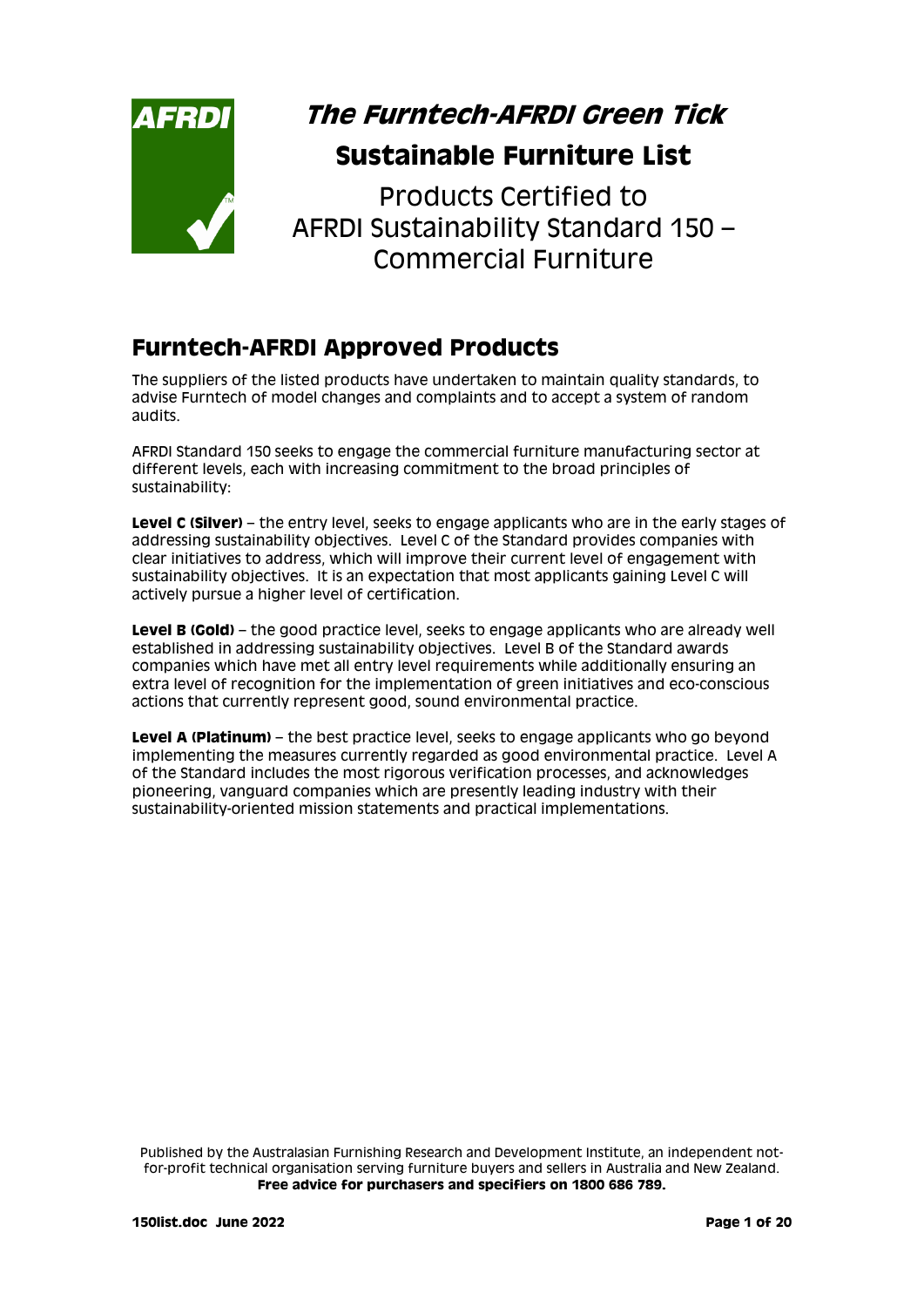Published by the Australasian Furnishing Research and Development Institute an independent notfor-profit technical organisation serving furniture buyers and sellers in Australia and New Zealand. **Free advice for purchasers and specifiers on 1800 686 789.**

### **AFRDI Green Tick Approved Products**

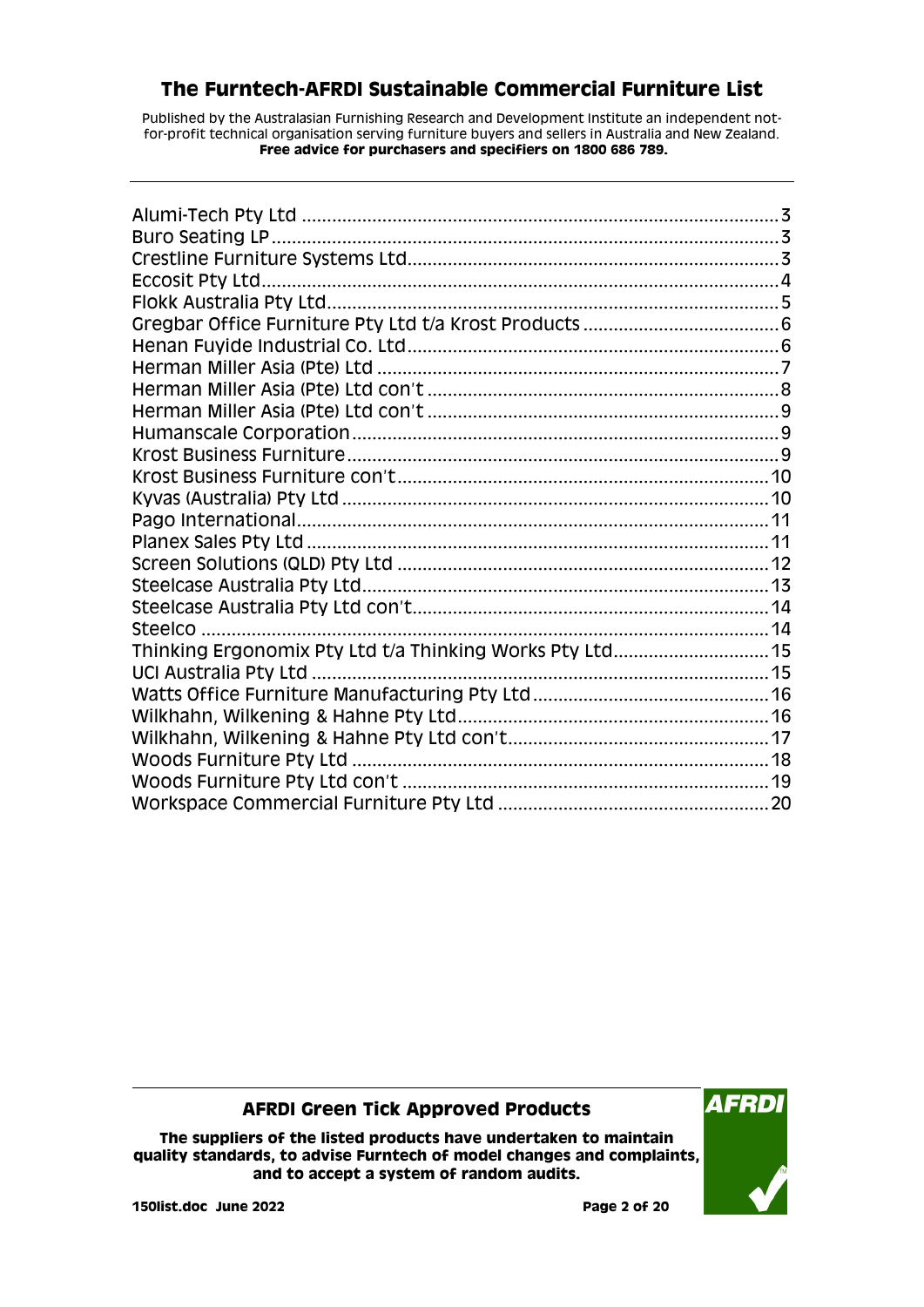Published by the Australasian Furnishing Research and Development Institute an independent notfor-profit technical organisation serving furniture buyers and sellers in Australia and New Zealand. **Free advice for purchasers and specifiers on 1800 686 789.**

### <span id="page-2-0"></span>**Alumi-Tech Pty Ltd**

| Phone: (07) 3124 7177     | Website:<br>Email: |                               | adam.priest@screensqld.com.au          |               |
|---------------------------|--------------------|-------------------------------|----------------------------------------|---------------|
| <b>Product</b>            |                    | <b>Standard</b><br>Test Level | <b>Expiry Date of</b><br>Certification | Reference No. |
| Directions 50 Workstation | Certificate        | AFRDI 150<br>$B - Gold$       | 30/4/22                                | 14244/2       |
| Enviro Frame Cube System  | Certificate        | AFRDI 150<br>B – Gold         | 10/9/22                                | 14840/1       |

### <span id="page-2-1"></span>**Buro Seating LP**

| 0011 64 9271 5999<br>Phone: | Email:      | Website: www.buroseating.com<br>chris.phillips@buroseating.com |                                        |               |
|-----------------------------|-------------|----------------------------------------------------------------|----------------------------------------|---------------|
| <b>Product</b>              |             | <b>Standard</b><br><b>Test Level</b>                           | <b>Expiry Date of</b><br>Certification | Reference No. |
| Mentor chair                | Certificate | AFRDI 150<br>$B - Gold$                                        | 29/4/25                                | 16388/2       |
| Vela chair                  | Certificate | AFRDI 150<br>$B - Gold$                                        | 29/4/25                                | 16388/3       |
| Alto chair                  | Certificate | AFRDI 150<br>B – Gold                                          | 29/4/25                                | 16388/4       |

### <span id="page-2-2"></span>**Crestline Furniture Systems Ltd**

| Phone: $+64$ 7855 9932 | Website:<br>Email: | www.crestline.co.nz<br>info@crestline.co.nz |                                      |                                        |               |
|------------------------|--------------------|---------------------------------------------|--------------------------------------|----------------------------------------|---------------|
| <b>Product</b>         |                    |                                             | <b>Standard</b><br><b>Test Level</b> | <b>Expiry Date of</b><br>Certification | Reference No. |
| T50 task chair         | Certificate        |                                             | AFRDI 150<br>$B - Gold$              | 17/6/24                                | 15096/2       |
| T503 meeting chair     | Certificate        |                                             | AFRDI 150<br>$B - Gold$              | 17/2/25                                | 15096/3       |
| T40 task chair         | Certificate        |                                             | AFRDI 150<br>$B - Gold$              | 24/3/25                                | 16416/1       |
| Motiv3 Workstation     | Certificate        |                                             | AFRDI 150<br>$B - GO$                | 29/4/25                                | 15097/2       |

#### **AFRDI Green Tick Approved Products**

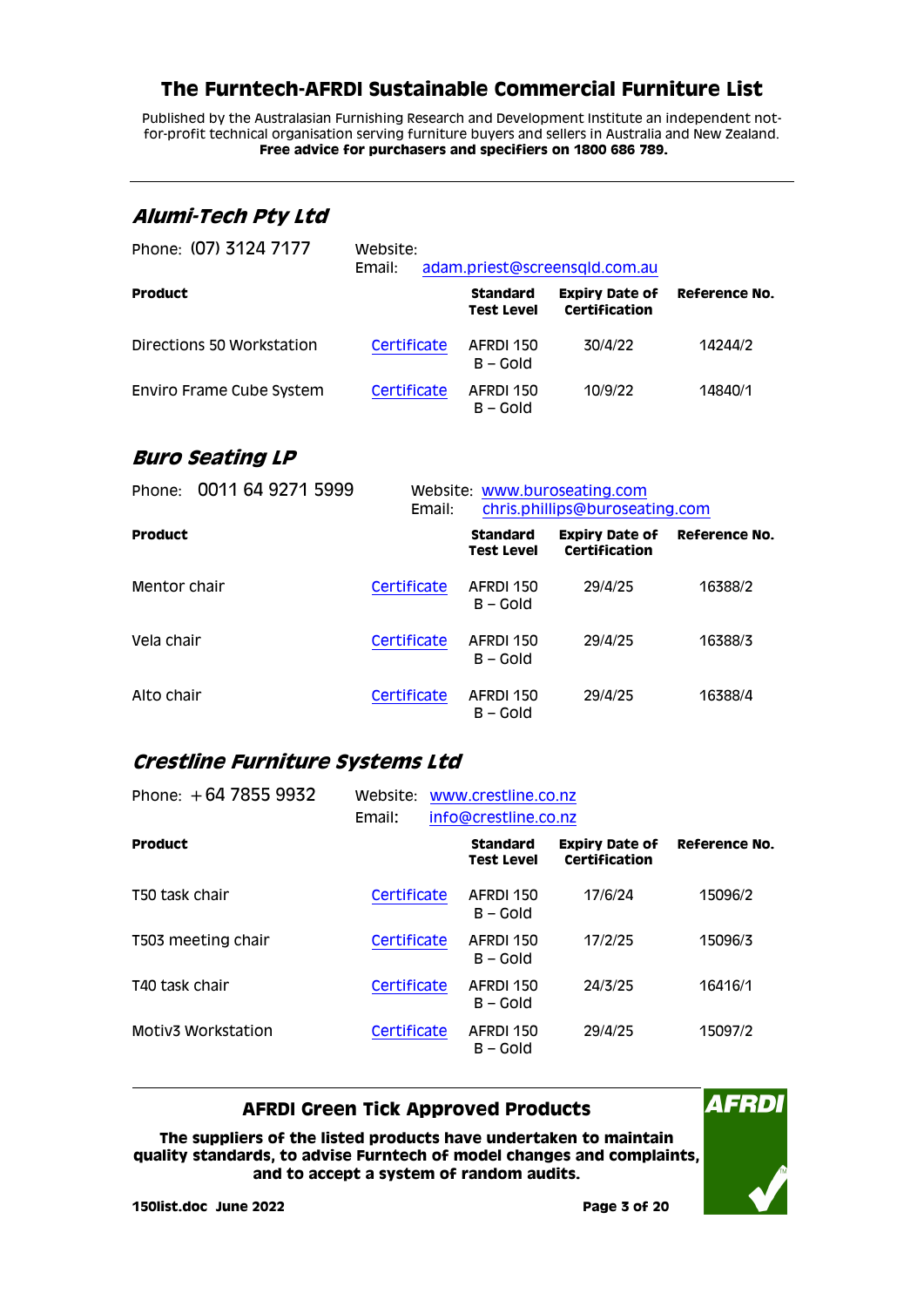Published by the Australasian Furnishing Research and Development Institute an independent notfor-profit technical organisation serving furniture buyers and sellers in Australia and New Zealand. **Free advice for purchasers and specifiers on 1800 686 789.**

### <span id="page-3-0"></span>**Eccosit Pty Ltd**

| Phone: (02) 9772 0580           | Website: www.eccosit.com.au<br>karl@eccosit.com.au<br>Email: |                                 |                                               |               |
|---------------------------------|--------------------------------------------------------------|---------------------------------|-----------------------------------------------|---------------|
| <b>Product</b>                  |                                                              | <b>Standard</b><br><b>Level</b> | <b>Expiry Date of</b><br><b>Certification</b> | Reference No. |
| Revolution 4 Leg Visitors Chair | Certificate                                                  | AFRDI 150<br>$B - GO$           | 30/1/24                                       | 15791/1       |
| B5 meeting chair                | Certificate                                                  | AFRDI 150<br>$B - Gold$         | 25/5/24                                       | 15968/1       |
| B8 meeting chair                | Certificate                                                  | AFRDI 150<br>B – Gold           | 25/5/24                                       | 15968/2       |
| M33 task chair                  | Certificate                                                  | AFRDI 150<br>B – Gold           | 25/5/24                                       | 15968/3       |
| M <sub>22</sub> task chair      | Certificate                                                  | AFRDI 150<br>$B - GO$           | 25/5/24                                       | 15968/4       |
| M <sub>24</sub> task chair      | Certificate                                                  | AFRDI 150<br>B – Gold           | 22/7/24                                       | 16023/1       |

#### **AFRDI Green Tick Approved Products**

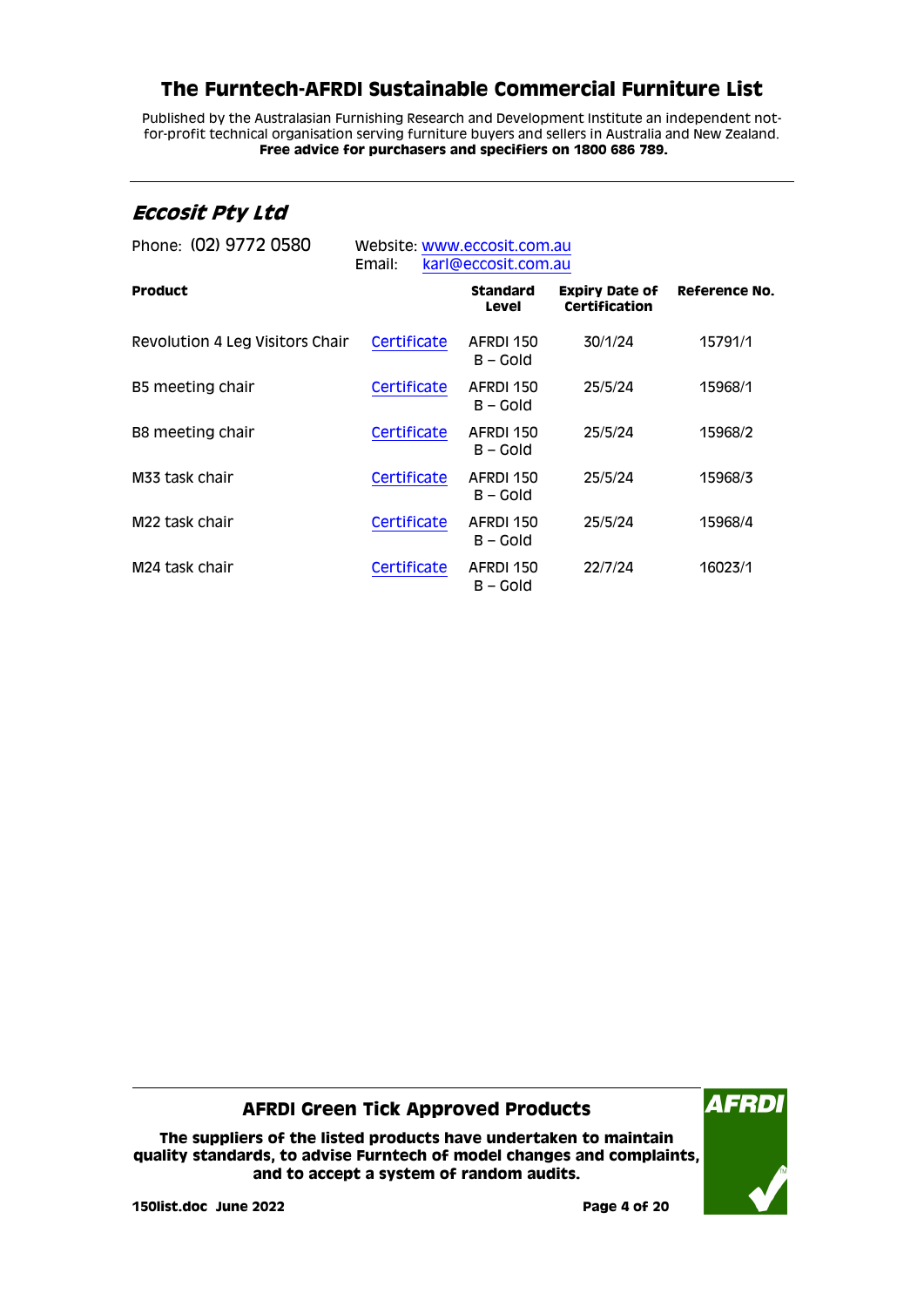Published by the Australasian Furnishing Research and Development Institute an independent notfor-profit technical organisation serving furniture buyers and sellers in Australia and New Zealand. **Free advice for purchasers and specifiers on 1800 686 789.**

### <span id="page-4-0"></span>**Flokk Australia Pty Ltd**

| Phone: $+6562256632$                                                                        | Website: www.flokk.com<br>info-australia@flokk.com |                                 |                                        |                      |
|---------------------------------------------------------------------------------------------|----------------------------------------------------|---------------------------------|----------------------------------------|----------------------|
|                                                                                             | Email:                                             |                                 |                                        |                      |
| <b>Product</b>                                                                              |                                                    | <b>Standard</b><br><b>Level</b> | <b>Expiry Date of</b><br>Certification | <b>Reference No.</b> |
| HÅG Capisco Task chair<br>(8106 chair and 8105 stool)                                       | Certificate                                        | AFRDI 150<br>$B - Gold$         | 12/7/22                                | 14876/1              |
| HÅG Sofi Task chair<br>(7200 upholstered back and<br>7500 mesh back)                        | Certificate                                        | AFRDI 150<br>$B - Gold$         | 12/7/22                                | 14876/3              |
| RH Mereo 220 task chair                                                                     | Certificate                                        | AFRDI 150<br>$B -$ Gold         | 12/7/22                                | 15065/1              |
| RBM Noor Sledgebase (6060<br>plastic shell and 6065 timber<br>veneer shell - without arms)  | Certificate                                        | AFRDI 150<br>$B - Gold$         | 12/7/22                                | 15065/2              |
| HÅG Futu task chair<br>(1100 mesh back and 1200)<br>upholstered back)                       | Certificate                                        | AFRDI 150<br>$B - Gold$         | 15/4/23                                | 15082/1              |
| RBM Noor Footbase (6070<br>plastic shell and 6075 timber<br>veneer shell - without arms)    | Certificate                                        | AFRDI 150<br>$B - Gold$         | 15/4/23                                | 15083/1              |
| RBM Noor Wooden Legs (6080<br>plastic shell and 6085 timber<br>veneer shell - without arms) | Certificate                                        | AFRDI 150<br>$B -$ Gold         | 15/4/23                                | 15083/2              |
| RBM Noor UP (6090 plastic shell<br>and 6095 timber veneer shell -<br>without arms)          | Certificate                                        | AFRDI 150<br>$B -$ Gold         | 15/4/23                                | 15083/3              |
| RBM Noor 4-Leg (6050 plastic<br>shell and 6055 timber veneer<br>shell - without arms)       | Certificate                                        | AFRDI 150<br>$B - Gold$         | 15/4/23                                | 15083/4              |
| Profim Light-up chair                                                                       | Certificate                                        | AFRDI 150<br>$B - Gold$         | 19/8/24                                | 15040/1              |
| Capisco Puls 8010 & 8020                                                                    | Certificate                                        | AFRDI 150<br>$B - Gold$         | 25/8/24                                | 16104/1              |

### **AFRDI Green Tick Approved Products**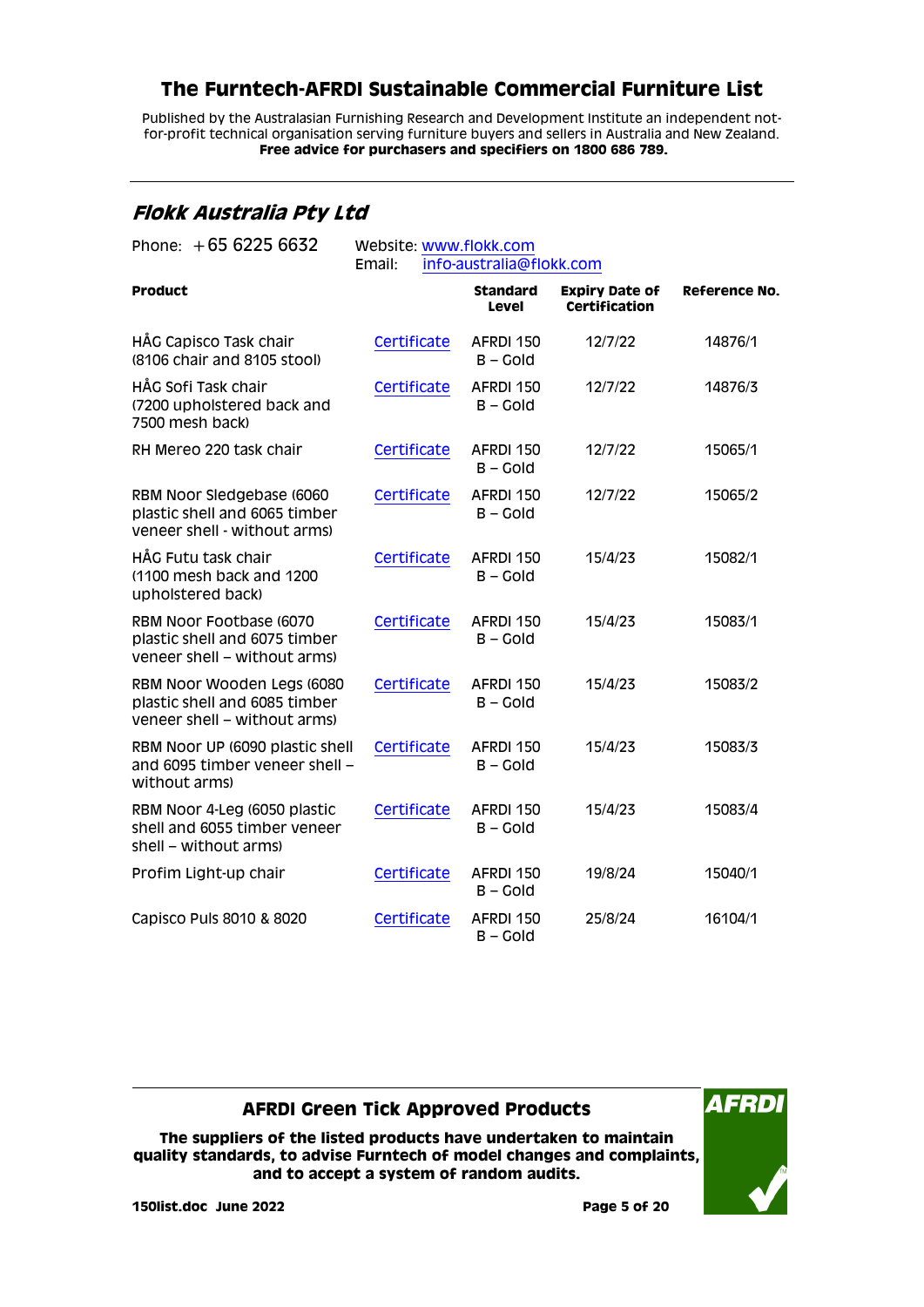Published by the Australasian Furnishing Research and Development Institute an independent notfor-profit technical organisation serving furniture buyers and sellers in Australia and New Zealand. **Free advice for purchasers and specifiers on 1800 686 789.**

# <span id="page-5-0"></span>**Gregbar Office Furniture Pty Ltd t/a Krost Products**

| Phone: (02) 8338 9904 | Website:<br>Email: | barry@krost.com.au                   |                                        |               |
|-----------------------|--------------------|--------------------------------------|----------------------------------------|---------------|
| <b>Product</b>        |                    | <b>Standard</b><br><b>Test Level</b> | <b>Expiry Date of</b><br>Certification | Reference No. |
| Miro Executive chair  | Certificate        | AFRDI 150<br>$B - GO$                | 8/2/21                                 | 14232/1       |

### <span id="page-5-1"></span>**Henan Fuyide Industrial Co. Ltd**

| Phone: 0011 86 15090163959      | Website:<br>Email: | joejoe@ozfurniture.net        |                                        |               |
|---------------------------------|--------------------|-------------------------------|----------------------------------------|---------------|
| <b>Product</b>                  |                    | Standard<br><b>Test Level</b> | <b>Expiry Date of</b><br>Certification | Reference No. |
| Stilford Slim 3 Drawer Pedestal | Certificate        | AFRDI 150<br>$B - Gold$       | 9/6/23                                 | 15437/1       |

#### **AFRDI Green Tick Approved Products**

**The suppliers of the listed products have undertaken to maintain quality standards, to advise Furntech of model changes and complaints, and to accept a system of random audits.**



**150list.doc June 2022 Page 6 of 20**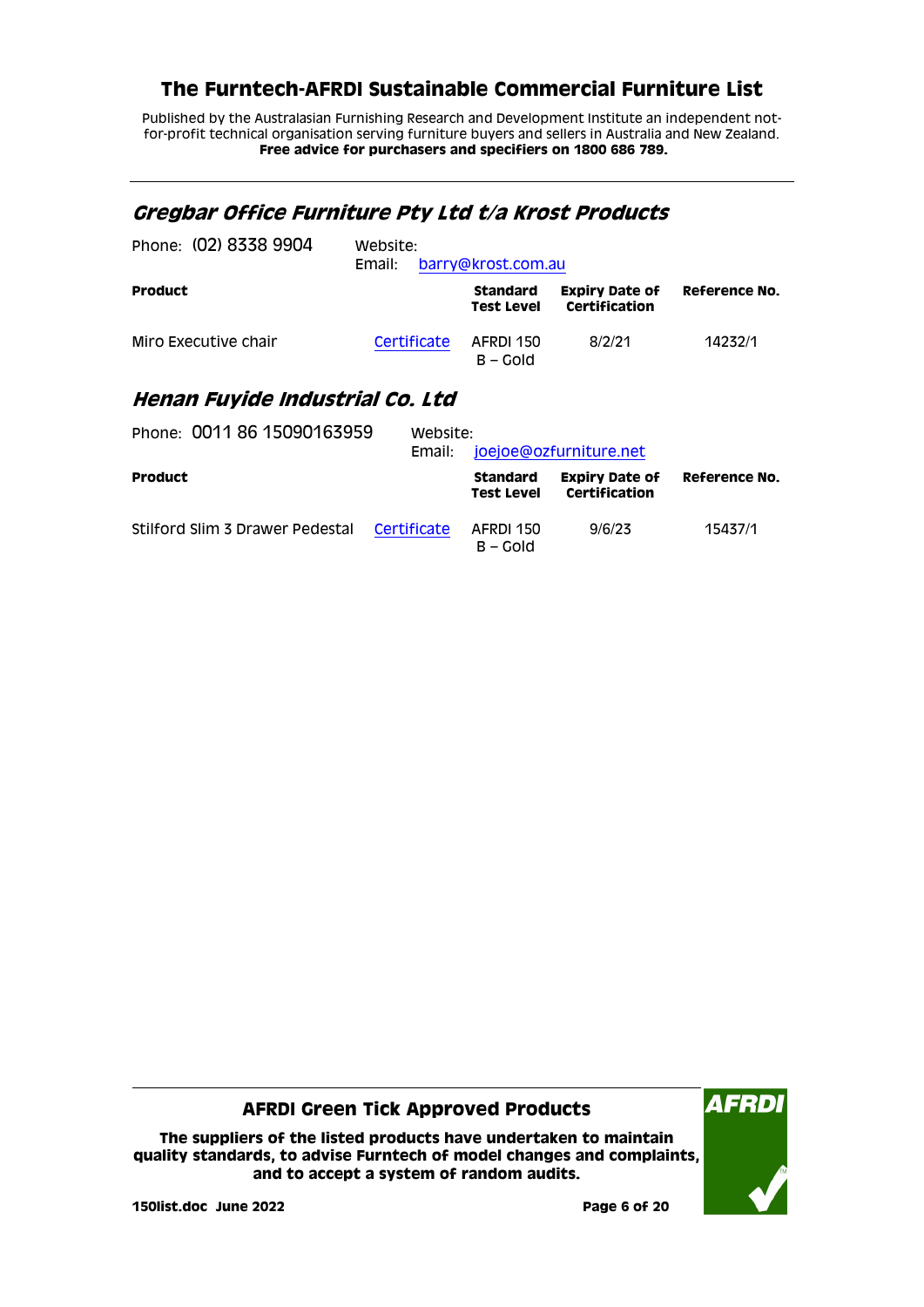Published by the Australasian Furnishing Research and Development Institute an independent notfor-profit technical organisation serving furniture buyers and sellers in Australia and New Zealand. **Free advice for purchasers and specifiers on 1800 686 789.**

<span id="page-6-0"></span>**Herman Miller Asia (Pte) Ltd**

| Phone:                                                              | Website: www.hermanmiller.com<br>david du@hermanmiller.com<br>Email: |                                      |                                               |                      |
|---------------------------------------------------------------------|----------------------------------------------------------------------|--------------------------------------|-----------------------------------------------|----------------------|
| <b>Product</b>                                                      |                                                                      | <b>Standard</b><br><b>Test Level</b> | <b>Expiry Date of</b><br><b>Certification</b> | <b>Reference No.</b> |
| Cosm chair                                                          | Certificate                                                          | AFRDI 150<br>$A -$<br>Platinum       | 9/4/22                                        | 14371/2              |
| Ratio desk                                                          | Certificate                                                          | AFRDI 150<br>$A -$<br>Platinum       | 23/7/22                                       | 14673/4              |
| Arras Bench                                                         | Certificate                                                          | AFRDI 150<br>$A -$<br>Platinum       | 2/9/22                                        | 14673/6              |
| Arras Spine                                                         | Certificate                                                          | AFRDI 150<br>$A -$<br>Platinum       | 2/9/22                                        | 14673/7              |
| <b>Atlas Desk</b><br>(Height Adjustable Single and<br>Back to Back) | Certificate                                                          | AFRDI 150<br>$A -$<br>Platinum       | 3/9/22                                        | 14664/1              |
| Mirra 2 chair                                                       | Certificate                                                          | AFRDI 150<br>$A -$<br>Platinum       | 5/9/22                                        | 14674/1              |
| Mirra 2 stool                                                       | Certificate                                                          | AFRDI 150<br>$A -$<br>Platinum       | 5/9/22                                        | 14674/2              |
| Aeron chair                                                         | Certificate                                                          | AFRDI 150<br>$A -$<br>Platinum       | 6/9/22                                        | 14675/1              |
| Sayl Multipurpose Chair<br>(Suspension back &<br>Upholstered back)  | Certificate                                                          | AFRDI 150<br>$A -$<br>Platinum       | 2/10/22                                       | 14578/1              |
| Setu Multipurpose Stool<br>(5 Star base and Stool)                  | Certificate                                                          | AFRDI 150<br>$A -$<br>Platinum       | 2/10/22                                       | 14601/1              |
| Caper Visitor Chair<br>(Models WC410 & WC420)                       | Certificate                                                          | AFRDI 150<br>A –<br>Platinum         | 2/10/22                                       | 14602/1              |
| Imagine Desking System<br>(Legs System)                             | Certificate                                                          | AFRDI 150<br>$A -$<br>Platinum       | 29/10/22                                      | 14673/1              |

#### **AFRDI Green Tick Approved Products**

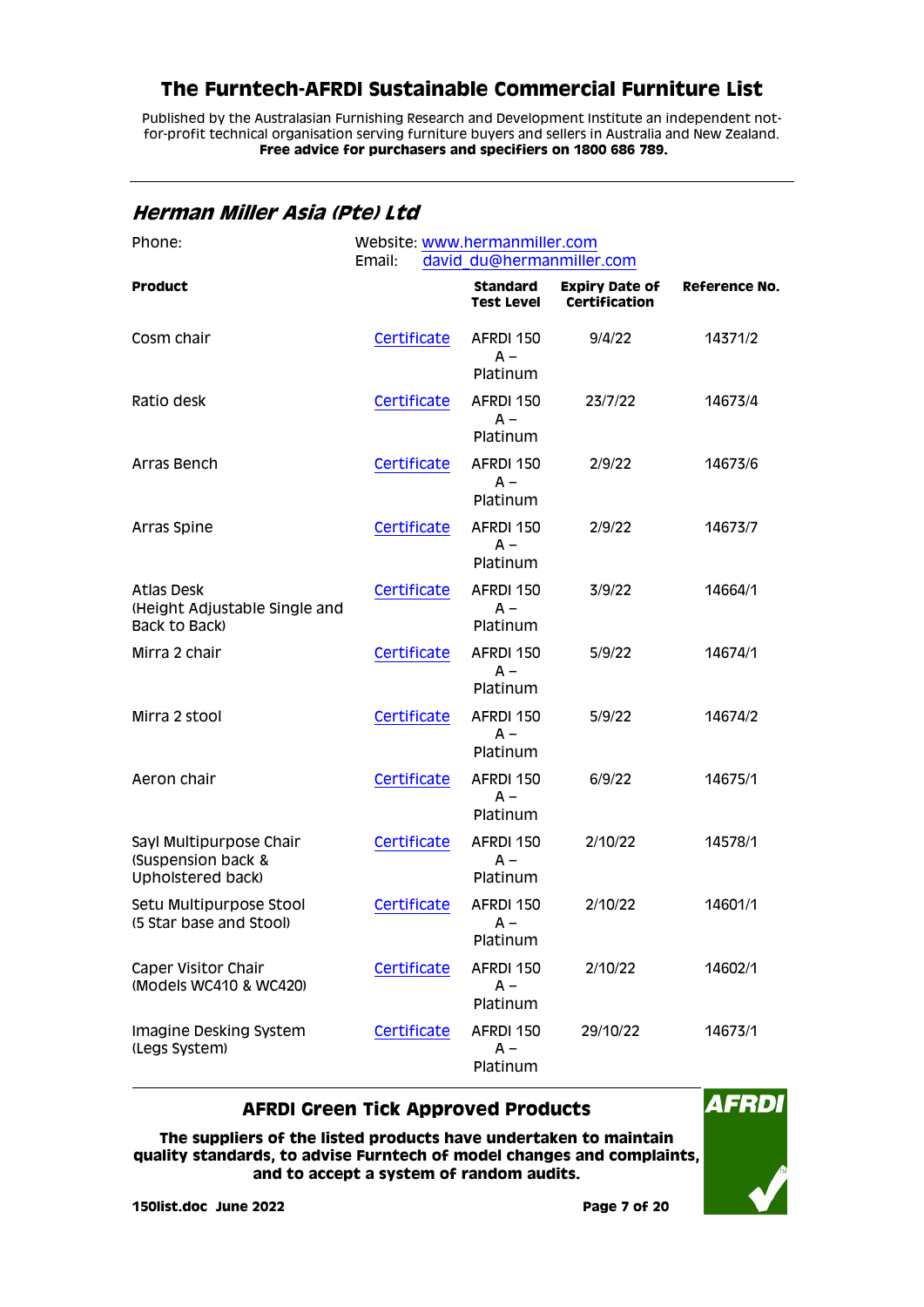Published by the Australasian Furnishing Research and Development Institute an independent notfor-profit technical organisation serving furniture buyers and sellers in Australia and New Zealand. **Free advice for purchasers and specifiers on 1800 686 789.**

#### <span id="page-7-0"></span>**Herman Miller Asia (Pte) Ltd con't**

| Phone:                                    | Website: www.hermanmiller.com<br>david du@hermanmiller.com<br>Email: |                                      |                                        |               |
|-------------------------------------------|----------------------------------------------------------------------|--------------------------------------|----------------------------------------|---------------|
| <b>Product</b>                            |                                                                      | <b>Standard</b><br><b>Test Level</b> | <b>Expiry Date of</b><br>Certification | Reference No. |
| Imagine Desking System<br>(Panels System) | Certificate                                                          | AFRDI 150<br>$A -$<br>Platinum       | 29/10/22                               | 14673/2       |
| <b>Optimis Desking System</b>             | Certificate                                                          | AFRDI 150<br>$A -$<br>Platinum       | 29/10/22                               | 14673/3       |
| Eames plastic moulded chair &<br>stool    | Certificate                                                          | AFRDI 150<br>$A -$<br>Platinum       | 21/1/23                                | 14663/1       |
| CK8 Storage cabinets range                | Certificate                                                          | AFRDI 150<br>$A -$<br>Platinum       | 23/1/23                                | 14672/8       |
| <b>CKL LOCKERS</b>                        | Certificate                                                          | AFRDI 150<br>$A -$<br>Platinum       | 23/1/23                                | 14672/14      |
| Keyn 5 star base swivel chair             | Certificate                                                          | AFRDI 150<br>$A -$<br>Platinum       | 14/2/23                                | 14549/2       |
| Keyn 4 legged chair                       | Certificate                                                          | AFRDI 150<br>$A -$<br>Platinum       | 14/2/23                                | 14549/3       |
| Lino task chair                           | Certificate                                                          | AFRDI 150<br>$A -$<br>Platinum       | 10/3/23                                | 15198/2       |
| Verus task chair                          | Certificate                                                          | AFRDI 150<br>$A -$<br>Platinum       | 11/3/23                                | 15089/1       |
| Express 2 chair                           | Certificate                                                          | AFRDI 150<br>A –<br>Platinum         | 31/5/23                                | 14674/4       |
| PORT Storage System                       | Certificate                                                          | AFRDI 150<br>A –<br>Platinum         | 29/7/23                                | 15512/1       |
| Verus Stool                               | Certificate                                                          | AFRDI 150<br>A –<br>Platinum         | 10/2/24                                | 15803/1       |

#### **AFRDI Green Tick Approved Products**

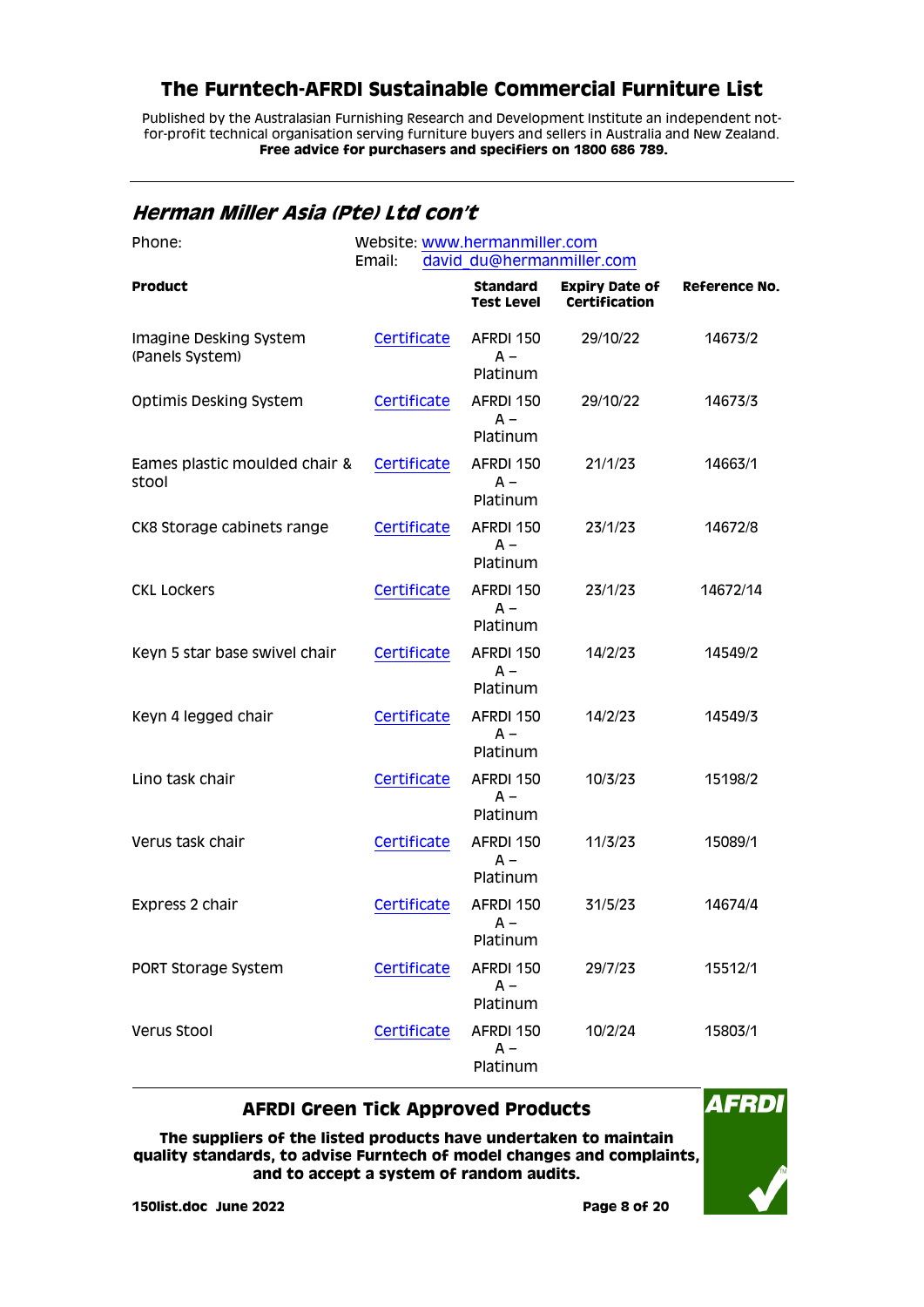Published by the Australasian Furnishing Research and Development Institute an independent notfor-profit technical organisation serving furniture buyers and sellers in Australia and New Zealand. **Free advice for purchasers and specifiers on 1800 686 789.**

#### <span id="page-8-0"></span>**Herman Miller Asia (Pte) Ltd con't**

| Phone:                | Email:      | Website: www.hermanmiller.com<br>david du@hermanmiller.com |                                        |               |
|-----------------------|-------------|------------------------------------------------------------|----------------------------------------|---------------|
| <b>Product</b>        |             | <b>Standard</b><br><b>Test Level</b>                       | <b>Expiry Date of</b><br>Certification | Reference No. |
| Pronta stacking chair | Certificate | AFRDI 150<br>A –<br>Platinum                               | 23/3/24                                | 15921/2       |

### <span id="page-8-1"></span>**Humanscale Corporation**

| Phone: (03) 9674 1500      | Website:<br>pstacey@humanscale.com<br>Email: |                                      |                                        |               |  |
|----------------------------|----------------------------------------------|--------------------------------------|----------------------------------------|---------------|--|
| <b>Product</b>             |                                              | <b>Standard</b><br><b>Test Level</b> | <b>Expiry Date of</b><br>Certification | Reference No. |  |
| Liberty Task chair         | Certificate                                  | AFRDI 150<br>$B - Gold$              | 15/10/21                               | 14596/2       |  |
| Diffrient Smart Task chair | Certificate                                  | AFRDI 150<br>$B - Gold$              | 29/1/23                                | 14596/3       |  |
| Diffrient World Task chair | Certificate                                  | AFRDI 150<br>$B - Gold$              | 29/1/23                                | 14596/4       |  |
| Freedom Task chair         | Certificate                                  | AFRDI 150<br>B – Gold                | 4/2/23                                 | 14596/5       |  |

### <span id="page-8-2"></span>**Krost Business Furniture**

| Phone: (02) 9557 3055                                 | Website:<br>dmurrell@krost.com.au<br>Email: |                           |                                        |                      |  |
|-------------------------------------------------------|---------------------------------------------|---------------------------|----------------------------------------|----------------------|--|
| <b>Product</b>                                        |                                             | <b>Standard</b><br>Level  | <b>Expiry Date of</b><br>Certification | <b>Reference No.</b> |  |
| <b>Benchwork</b>                                      | Certificate                                 | AFRDI 150<br>B – Gold     | 14/8/21                                | 14225/1              |  |
| Keywork                                               | Certificate                                 | AFRDI 150<br>$B - Gold$   | 14/8/21                                | 14225/2              |  |
| Swish Electric Height<br>Adjustable Desk (frame only) | Certificate                                 | AFRDI 150<br>B – Gold     | 27/1/24                                | 14921/1              |  |
| Kobi Sled base visitor chair                          | Certificate                                 | AFRDI 150<br>$C -$ Silver | 7/9/24                                 | 15169/1              |  |
| Koko visitor chair                                    | Certificate                                 | AFRDI 150<br>$C -$ Silver | 7/9/24                                 | 15169/2              |  |

### **AFRDI Green Tick Approved Products**

**The suppliers of the listed products have undertaken to maintain quality standards, to advise Furntech of model changes and complaints, and to accept a system of random audits.**

**AFRDI**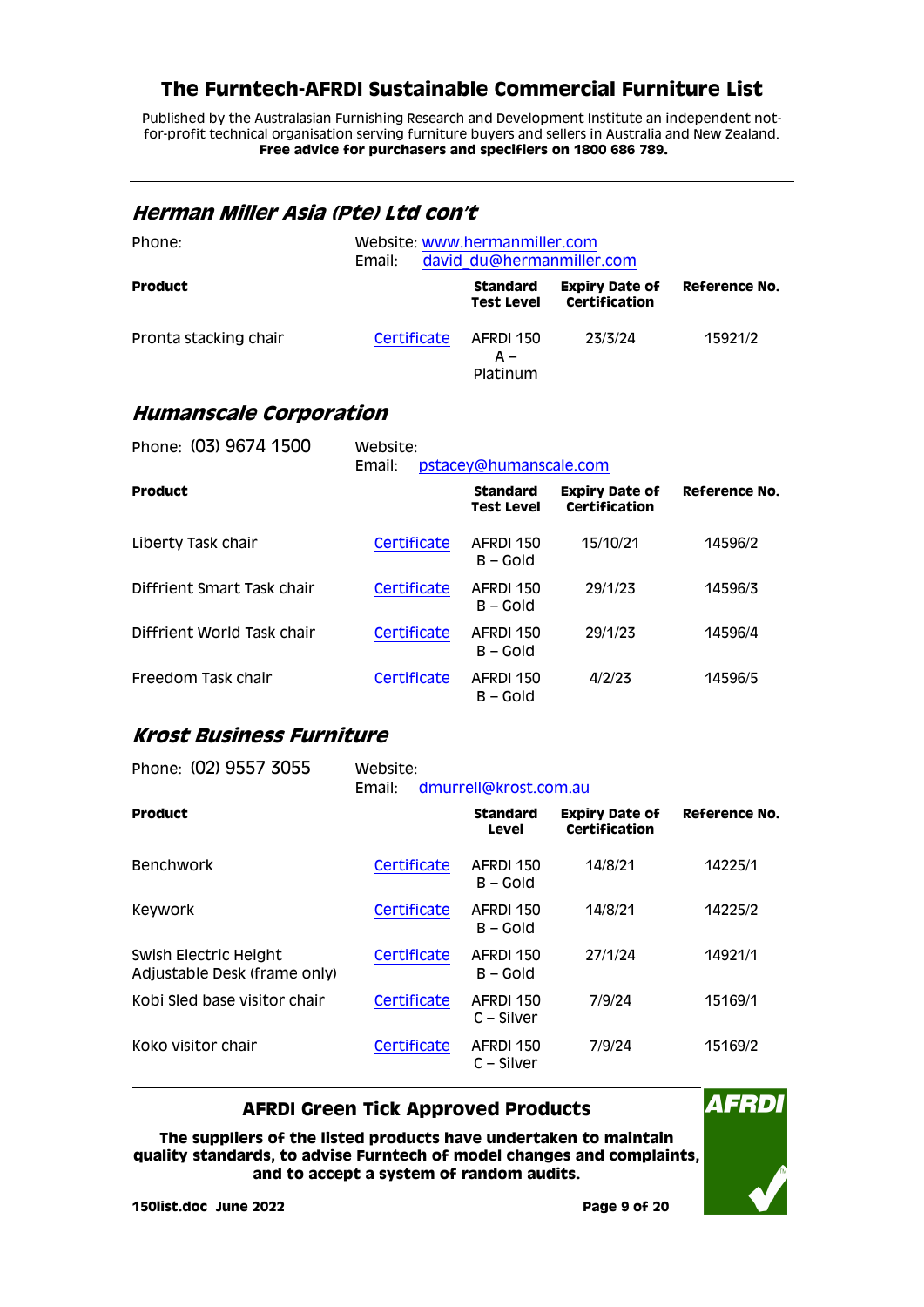Published by the Australasian Furnishing Research and Development Institute an independent notfor-profit technical organisation serving furniture buyers and sellers in Australia and New Zealand. **Free advice for purchasers and specifiers on 1800 686 789.**

### <span id="page-9-0"></span>**Krost Business Furniture con't**

| Phone: (02) 9557 3055 | Website:<br>dmurrell@krost.com.au<br>Email: |                           |                                        |               |
|-----------------------|---------------------------------------------|---------------------------|----------------------------------------|---------------|
| <b>Product</b>        |                                             | <b>Standard</b><br>Level  | <b>Expiry Date of</b><br>Certification | Reference No. |
| Hana task chair       | Certificate                                 | AFRDI 150<br>$C - Silver$ | 7/9/24                                 | 15170/1       |
| Sonic task chair      | Certificate                                 | AFRDI 150<br>$C - Silver$ | 7/9/24                                 | 15170/2       |
| Alex task chair       | Certificate                                 | AFRDI 150<br>C – Silver   | 7/9/24                                 | 15170/3       |

### <span id="page-9-1"></span>**Kyvas (Australia) Pty Ltd**

| Phone: (03) 9310 3011                                             | Website:<br>Email:<br>cameron@kyvas.com.au |                           |                                        |                      |
|-------------------------------------------------------------------|--------------------------------------------|---------------------------|----------------------------------------|----------------------|
| <b>Product</b>                                                    |                                            | <b>Standard</b><br>Level  | <b>Expiry Date of</b><br>Certification | <b>Reference No.</b> |
| Professional II Mesh chair                                        | Certificate                                | AFRDI 150<br>$C -$ Silver | 10/9/22                                | 15098/1              |
| Professional Mesh chair<br>(Models GF-50108H-1 & GF-<br>50108H-2) | Certificate                                | AFRDI 150<br>$C -$ Silver | 9/11/22                                | 15109/1              |
| Professional Fabric chair                                         | Certificate                                | AFRDI 150<br>B – Gold     | 23/3/24                                | 15789/1              |

#### **AFRDI Green Tick Approved Products**

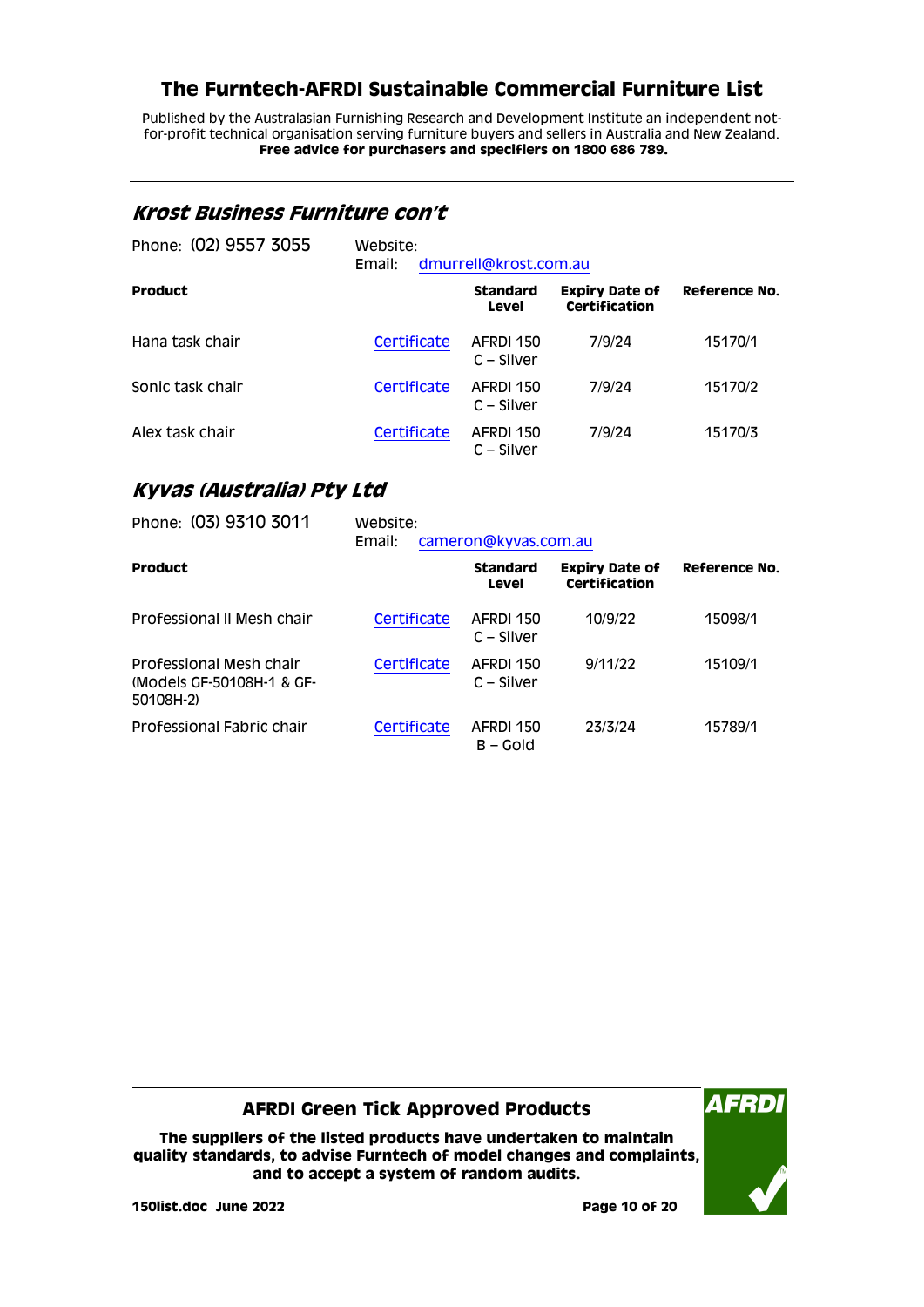Published by the Australasian Furnishing Research and Development Institute an independent notfor-profit technical organisation serving furniture buyers and sellers in Australia and New Zealand. **Free advice for purchasers and specifiers on 1800 686 789.**

## <span id="page-10-0"></span>**Pago International**

| Phone: (02) 9700 9100                                | Website: www.pagodesigns.com.au<br>paul@pagodesigns.com.au<br>Email: |                               |                                               |               |
|------------------------------------------------------|----------------------------------------------------------------------|-------------------------------|-----------------------------------------------|---------------|
| <b>Product</b>                                       |                                                                      | Standard<br><b>Test Level</b> | <b>Expiry Date of</b><br><b>Certification</b> | Reference No. |
| Matrix II Chair<br>(Medium Back & Plus High<br>Back) | Certificate                                                          | AFRDI 150<br>B – Gold         | 21/2/25                                       | 16245/2       |
| Matrix Mesh Chair<br>(Medium Back & High Back)       | Certificate                                                          | AFRDI 150<br>B – Gold         | 21/2/25                                       | 16245/3       |
| Enduro Chair                                         | Certificate                                                          | AFRDI 150<br>$B - Gold$       | 21/2/25                                       | 16245/4       |
| Flash II Chair<br>(Medium Back & High Back)          | Certificate                                                          | AFRDI 150<br>B – Gold         | 21/2/25                                       | 16245/5       |
| Typhoon 'Spartan' Chair                              | Certificate                                                          | AFRDI 150<br>$C -$ Silver     | 21/2/25                                       | 16245/6       |
| Pinnacle Chair                                       | Certificate                                                          | AFRDI 150<br>B – Gold         | 21/2/25                                       | 16245/7       |
| Radar III Chair                                      | Certificate                                                          | AFRDI 150<br>B – Gold         | 21/2/25                                       | 16245/8       |

# <span id="page-10-1"></span>**Planex Sales Pty Ltd**

| Phone: (03) 8795 1100                        | Website: www.planex.com.au<br>planex@planex.com.au<br>Email: |                              |                                        |               |
|----------------------------------------------|--------------------------------------------------------------|------------------------------|----------------------------------------|---------------|
| <b>Product</b>                               |                                                              | <b>Standard</b><br>Level     | <b>Expiry Date of</b><br>Certification | Reference No. |
| XLocker2™ System                             | Certificate                                                  | AFRDI 150<br>A –<br>Platinum | 24/5/22                                | 15576/2       |
| Linea Sliding Acoustic Door<br>Cabinet Range | Certificate                                                  | AFRDI 150<br>A –<br>Platinum | 29/6/24                                | 15974/2       |

### **AFRDI Green Tick Approved Products**

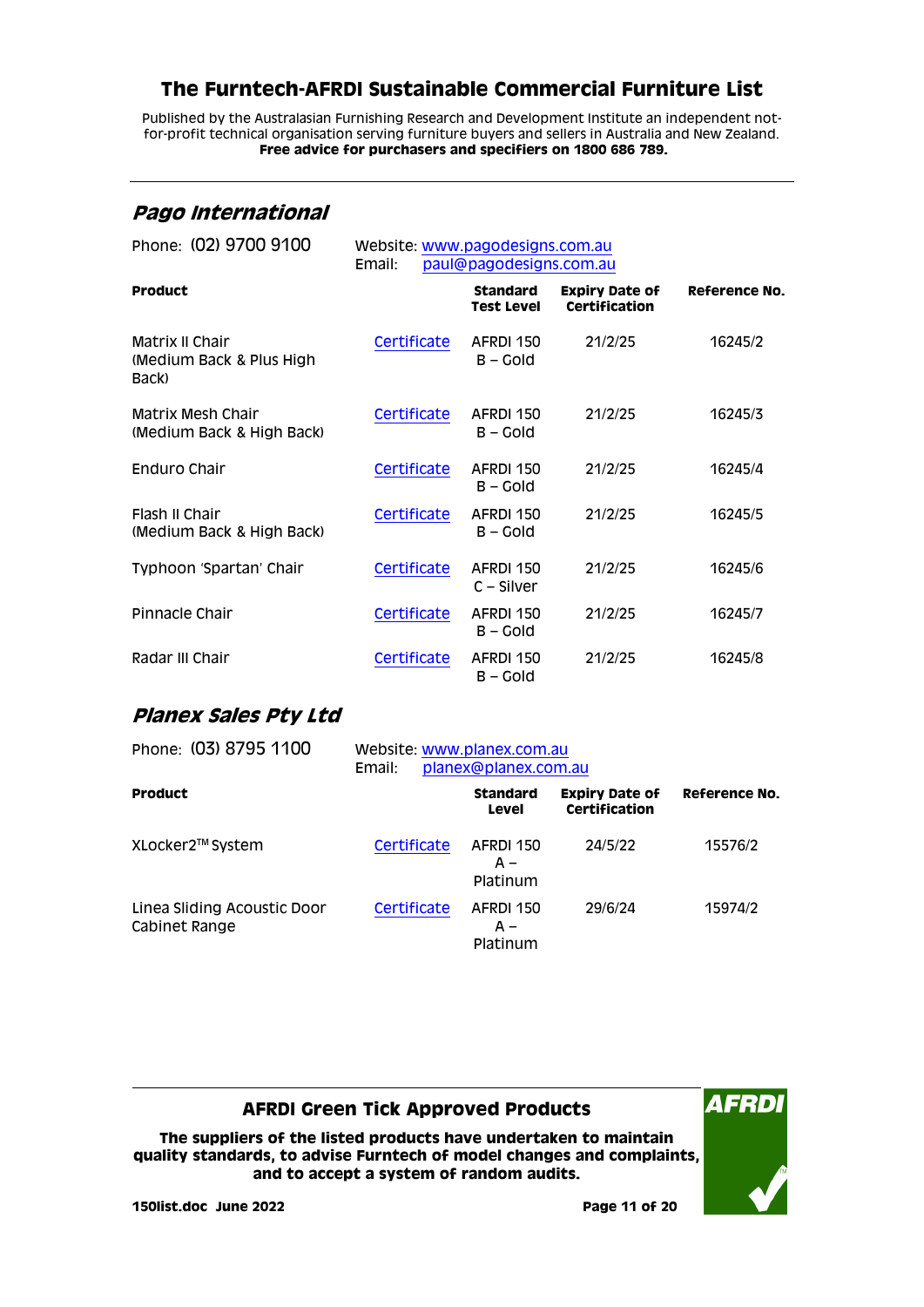Published by the Australasian Furnishing Research and Development Institute an independent notfor-profit technical organisation serving furniture buyers and sellers in Australia and New Zealand. **Free advice for purchasers and specifiers on 1800 686 789.**

### <span id="page-11-0"></span>**Screen Solutions (QLD) Pty Ltd**

| Phone: (07) 3802 5350     | Website:<br>Email: |                          | paulcatlow@jptenterprises.com.au       |               |
|---------------------------|--------------------|--------------------------|----------------------------------------|---------------|
| <b>Product</b>            |                    | <b>Standard</b><br>Level | <b>Expiry Date of</b><br>Certification | Reference No. |
| Directions 50 Workstation | Certificate        | AFRDI 150<br>$B - Gold$  | 30/4/22                                | 14244/1       |
| Enviro Frame Cube System  | Certificate        | AFRDI 150<br>$B - Gold$  | 10/9/22                                | 14840/2       |

#### **AFRDI Green Tick Approved Products**

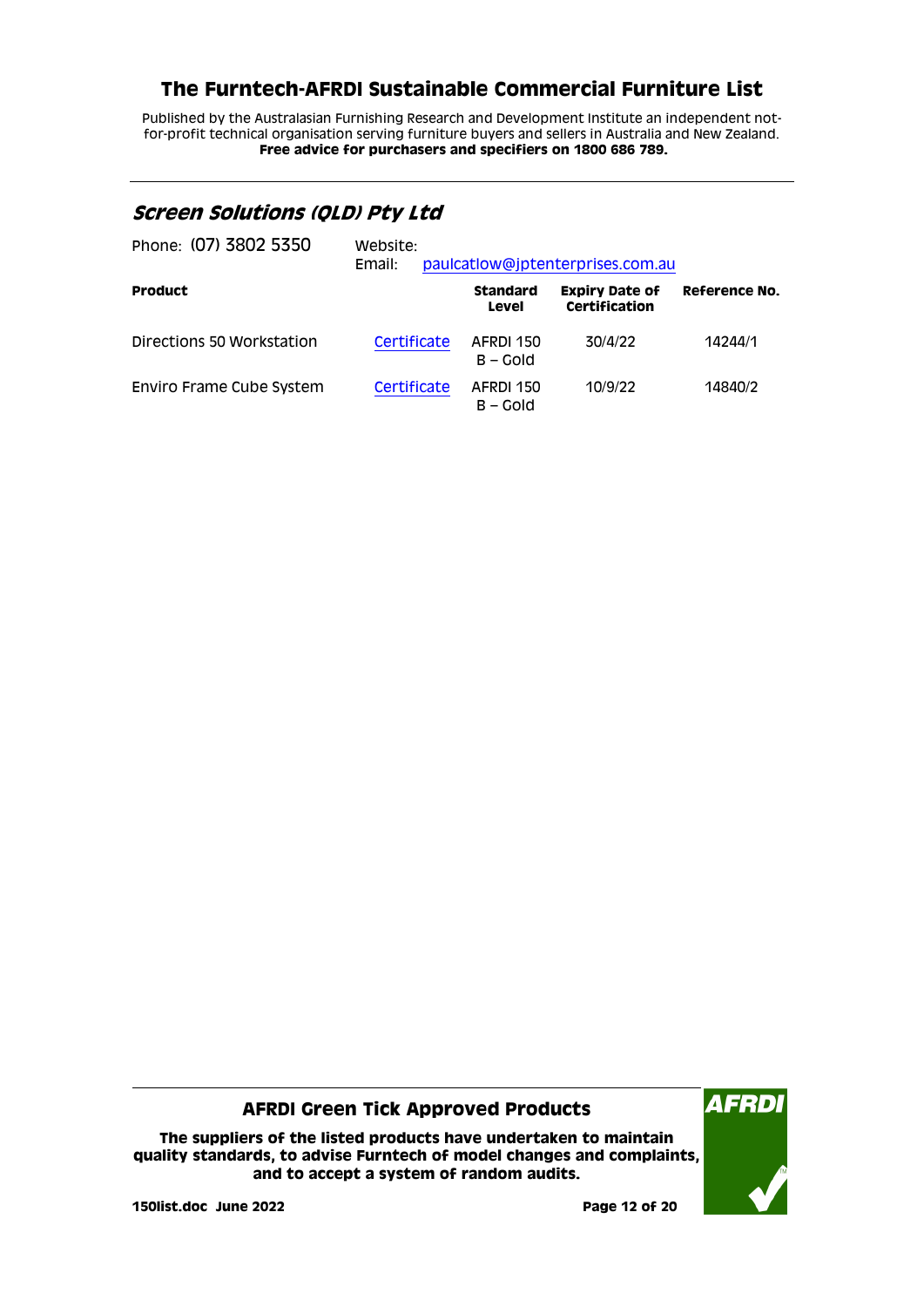Published by the Australasian Furnishing Research and Development Institute an independent notfor-profit technical organisation serving furniture buyers and sellers in Australia and New Zealand. **Free advice for purchasers and specifiers on 1800 686 789.**

### <span id="page-12-0"></span>**Steelcase Australia Pty Ltd**

| Phone: (02) 9660 5855                       | Website: www.steelcase.com<br>Email:<br>brett.todd@steelcase.com |                                 |                                               |               |
|---------------------------------------------|------------------------------------------------------------------|---------------------------------|-----------------------------------------------|---------------|
| <b>Product</b>                              |                                                                  | <b>Standard</b><br><b>Level</b> | <b>Expiry Date of</b><br><b>Certification</b> | Reference No. |
| <b>Think Stool</b>                          | Certificate                                                      | AFRDI 150<br>$A -$<br>Platinum  | 12/10/21                                      | 14489/3       |
| Ology                                       | Certificate                                                      | AFRDI 150<br>$A -$<br>Platinum  | 22/11/21                                      | 14472/1       |
| Gesture task chair and stool                | Certificate                                                      | AFRDI 150<br>$A -$<br>Platinum  | 26/11/23                                      | 15702/1       |
| <b>Migration SE Pro</b>                     | Certificate                                                      | AFRDI 150<br>$A -$<br>Platinum  | 28/1/24                                       | 15444/2       |
| Flex Collection - Height<br>Adjustable Desk | Certificate                                                      | AFRDI 150<br>$A -$<br>Platinum  | 28/1/24                                       | 15444/3       |
| Lexco Collection - Fixed<br>height bench    | Certificate                                                      | AFRDI 150<br>$A -$<br>Platinum  | 28/1/24                                       | 15444/4       |
| Series 2 task chair and stool               | Certificate                                                      | AFRDI 150<br>$A -$<br>Platinum  | 28/1/24                                       | 15849/1       |
| Sarto Screen                                | Certificate                                                      | AFRDI 150<br>$A -$<br>Platinum  | 9/2/24                                        | 15919/2       |
| Campfire Big and Half Lounge                | Certificate                                                      | AFRDI 150<br>$A -$<br>Platinum  | 29/4/24                                       | 15919/3       |
| Series 1 Task chair & stool                 | Certificate                                                      | AFRDI 150<br>A –<br>Platinum    | 3/7/24                                        | 16046/1       |
| Think task chair & stool                    | Certificate                                                      | AFRDI 150<br>$A -$<br>Platinum  | 15/7/24                                       | 16029/1       |
| Verb Student tables                         | Certificate                                                      | AFRDI 150<br>$A -$<br>Platinum  | 27/7/24                                       | 15023/3       |

#### **AFRDI Green Tick Approved Products**

**The suppliers of the listed products have undertaken to maintain quality standards, to advise Furntech of model changes and complaints, and to accept a system of random audits.**



**AFRDI**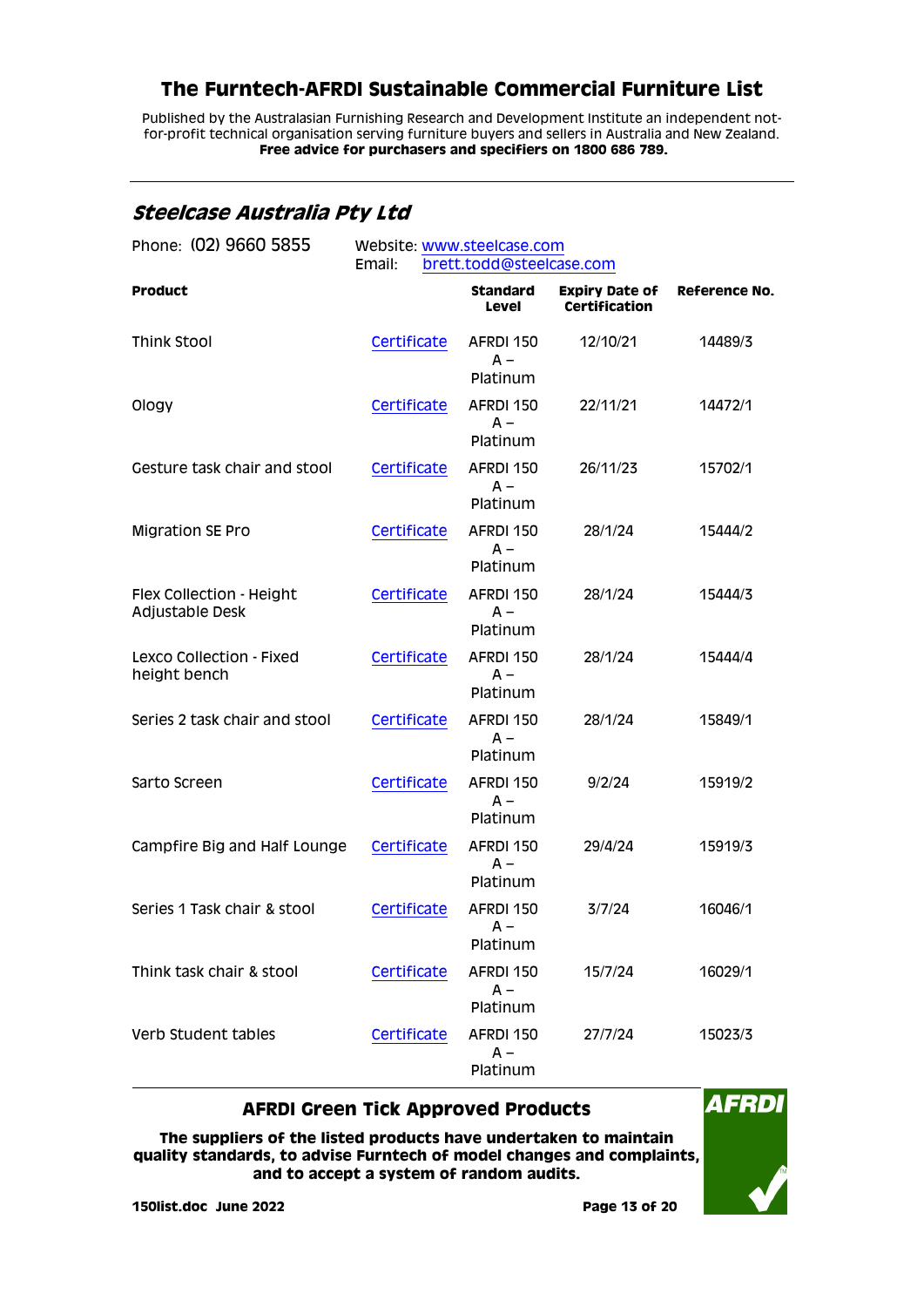Published by the Australasian Furnishing Research and Development Institute an independent notfor-profit technical organisation serving furniture buyers and sellers in Australia and New Zealand. **Free advice for purchasers and specifiers on 1800 686 789.**

### <span id="page-13-0"></span>**Steelcase Australia Pty Ltd con't**

| Phone: (02) 9660 5855            | Website: www.steelcase.com<br>brett.todd@steelcase.com<br>Email: |                                |                                               |               |
|----------------------------------|------------------------------------------------------------------|--------------------------------|-----------------------------------------------|---------------|
| <b>Product</b>                   |                                                                  | <b>Standard</b><br>Level       | <b>Expiry Date of</b><br><b>Certification</b> | Reference No. |
| Verb Easel                       | Certificate                                                      | AFRDI 150<br>$A -$<br>Platinum | 27/7/24                                       | 15023/4       |
| Flip Top Twin folding table      | Certificate                                                      | AFRDI 150<br>$A -$<br>Platinum | 25/8/24                                       | 16108/1       |
| Leap task chair                  | Certificate                                                      | AFRDI 150<br>$A -$<br>Platinum | 1/10/24                                       | 16159/1       |
| Flex Huddle Collaboration<br>Hub | Certificate                                                      | AFRDI 150<br>$A -$<br>Platinum | 25/3/25                                       | 16320/1       |

### <span id="page-13-1"></span>**Steelco**

| Phone: (08) 9378 0500                                      | Website: www.steelco.com.au<br>Email:<br>info@steelco.com.au |                          |                                               |               |
|------------------------------------------------------------|--------------------------------------------------------------|--------------------------|-----------------------------------------------|---------------|
| <b>Product</b>                                             |                                                              | <b>Standard</b><br>Level | <b>Expiry Date of</b><br><b>Certification</b> | Reference No. |
| Sleekline Mobile Pedestal                                  | Certificate                                                  | AFRDI 150<br>$B - Gold$  | 24/5/22                                       | 13590/1       |
| Trimline Mobile Pedestal                                   | Certificate                                                  | AFRDI 150<br>$B - Gold$  | 24/5/22                                       | 13590/2       |
| Slimline Mobile Pedestal                                   | Certificate                                                  | AFRDI 150<br>$B - Gold$  | 24/5/22                                       | 13590/3       |
| Trimline Mobile Caddy                                      | Certificate                                                  | AFRDI 150<br>B – Gold    | 24/5/22                                       | 13590/4       |
| <b>VFC20 Vertical Filing Cabinets</b><br>2, 3 and 4 drawer | Certificate                                                  | AFRDI 150<br>$B - Gold$  | 3/12/23                                       | 15535/1       |

### **AFRDI Green Tick Approved Products**

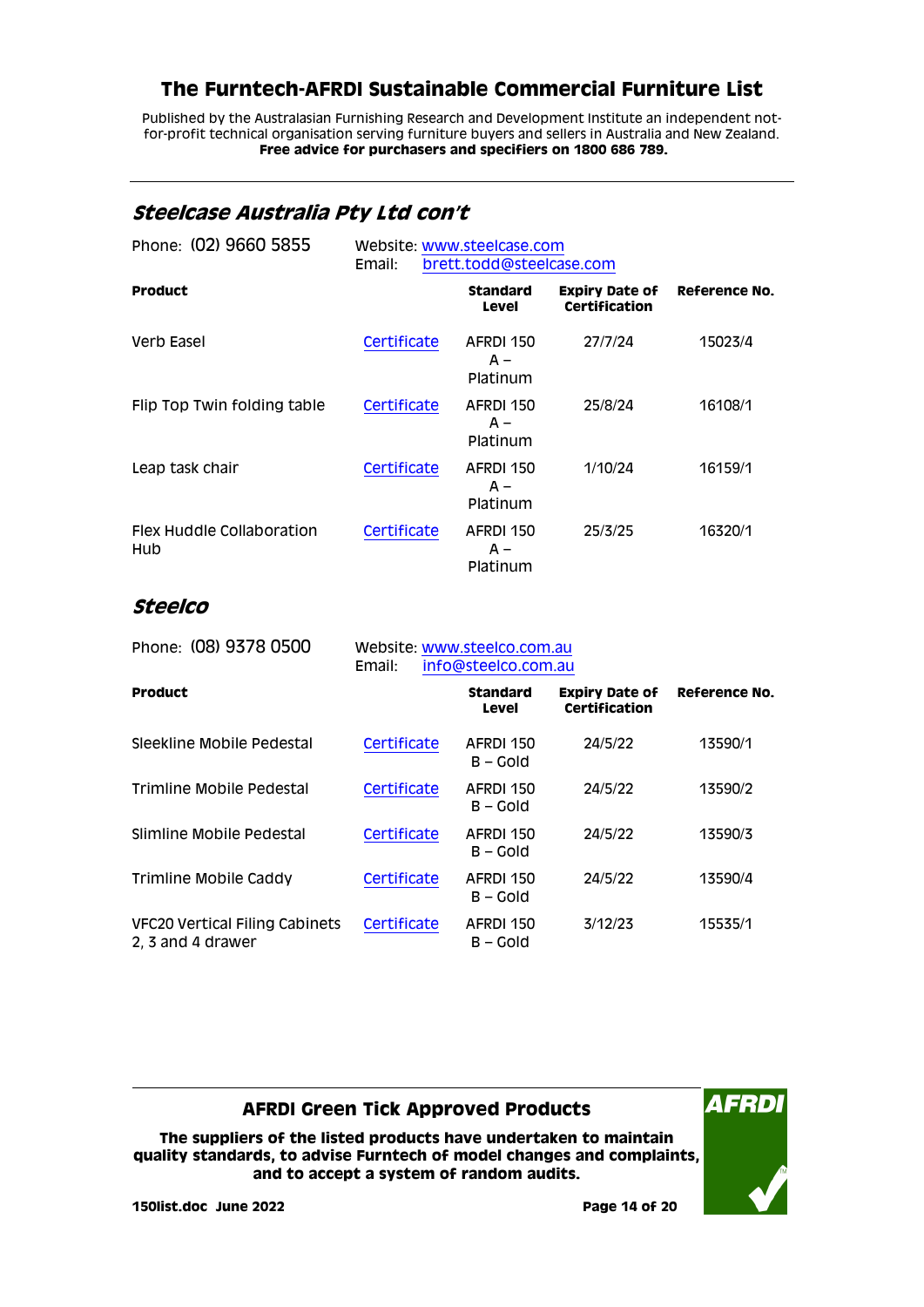Published by the Australasian Furnishing Research and Development Institute an independent notfor-profit technical organisation serving furniture buyers and sellers in Australia and New Zealand. **Free advice for purchasers and specifiers on 1800 686 789.**

### <span id="page-14-0"></span>**Thinking Ergonomix Pty Ltd t/a Thinking Works Pty Ltd**

| Phone: (02) 9793 2711                                                      | Website: www.thinkingergonomix.com<br>Email: |                                | sales@thinkingergonomix.com                   |               |
|----------------------------------------------------------------------------|----------------------------------------------|--------------------------------|-----------------------------------------------|---------------|
| <b>Product</b>                                                             |                                              | <b>Standard</b><br>Level       | <b>Expiry Date of</b><br><b>Certification</b> | Reference No. |
| <b>Stix Workstation</b><br>(Fixed Height & Electric Height)<br>Adjustable) | Certificate                                  | AFRDI 150<br>$A -$<br>Platinum | 23/5/22                                       | 14764/1       |
| <b>Blade Table</b>                                                         | Certificate                                  | AFRDI 150<br>$A -$<br>Platinum | 2/10/23                                       | 15536/1       |
| Ovation Electric Height<br>Adjustable Desk                                 | Certificate                                  | AFRDI 150<br>$A -$<br>Platinum | 18/3/24                                       | 15520/1       |
| Silo Table                                                                 | Certificate                                  | AFRDI 150<br>$A -$<br>Platinum | 29/7/24                                       | 15954/2       |
| <b>Blade Folding Table</b>                                                 | Certificate                                  | AFRDI 150<br>$A -$<br>Platinum | 1/3/25                                        | 16330/1       |
| Blade 4 Star Table                                                         | Certificate                                  | AFRDI 150<br>$A -$<br>Platinum | 1/3/25                                        | 16330/2       |

### <span id="page-14-1"></span>**UCI Australia Pty Ltd**

| Phone: (03) 8379 0251      | Website:<br>Email: | national@uci.com.au      |                                               |               |
|----------------------------|--------------------|--------------------------|-----------------------------------------------|---------------|
| <b>Product</b>             |                    | <b>Standard</b><br>Level | <b>Expiry Date of</b><br><b>Certification</b> | Reference No. |
| Sylphy Chair               | Certificate        | AFRDI 150<br>$B - Gold$  | 1/3/22                                        | 14694/1       |
| Runa Nesting Chair         | Certificate        | AFRDI 150<br>$B - Gold$  | 11/12/22                                      | 14236/1       |
| Baron chair                | Certificate        | AFRDI 150<br>B – Gold    | 10/11/23                                      | 15667/1       |
| Relate Task Chair - RL-UMW | Certificate        | AFRDI 150<br>B – Gold    | 21/4/25                                       | 15120/1       |

#### **AFRDI Green Tick Approved Products**

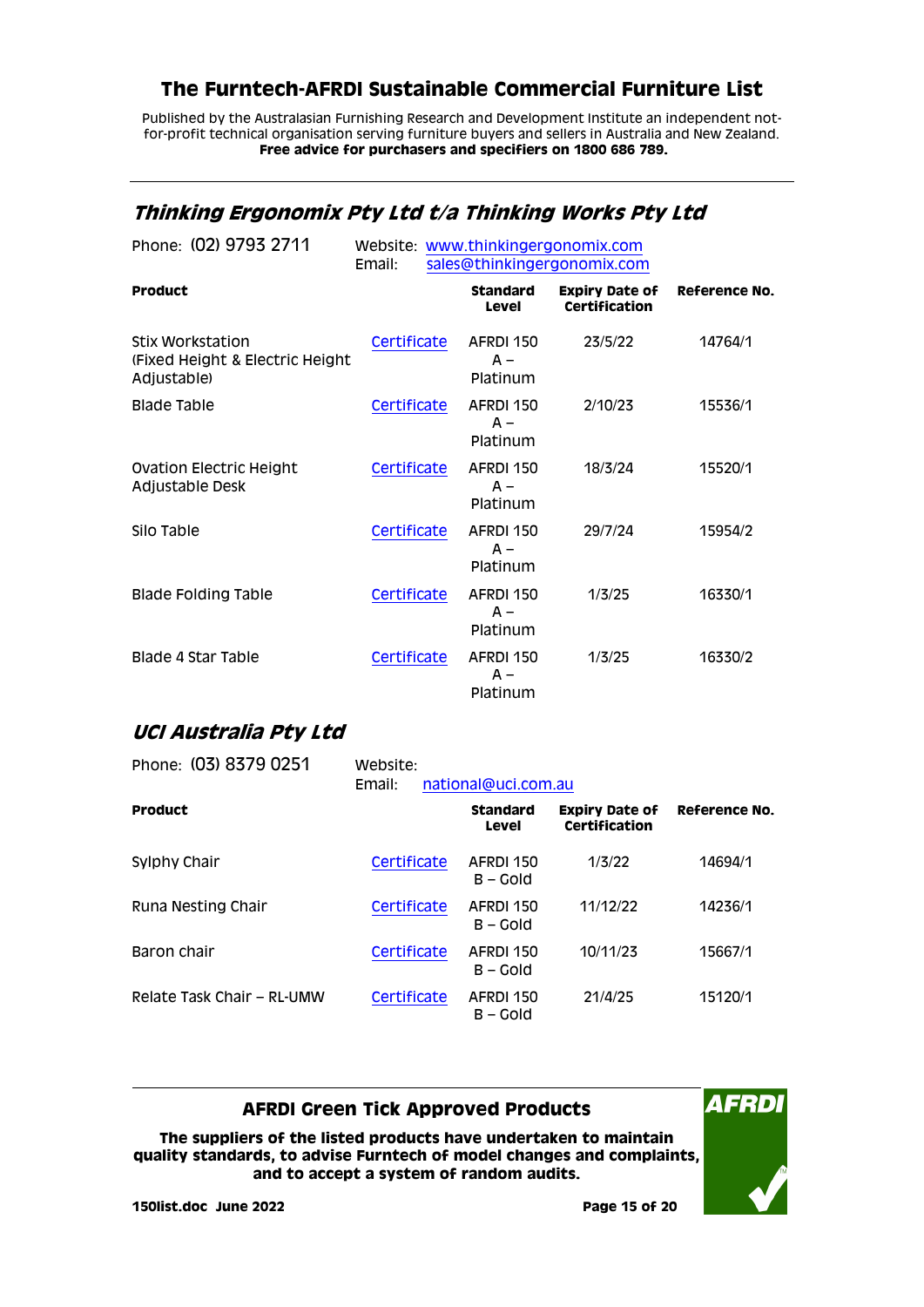Published by the Australasian Furnishing Research and Development Institute an independent notfor-profit technical organisation serving furniture buyers and sellers in Australia and New Zealand. **Free advice for purchasers and specifiers on 1800 686 789.**

### <span id="page-15-0"></span>**Watts Office Furniture Manufacturing Pty Ltd**

| Phone: (02) 9771 3966                                   | Website: www.wcf.com.au<br>dane.walsh@wcf.com.au<br>Email: |                          |                                        |                      |  |
|---------------------------------------------------------|------------------------------------------------------------|--------------------------|----------------------------------------|----------------------|--|
| <b>Product</b>                                          |                                                            | <b>Standard</b><br>Level | <b>Expiry Date of</b><br>Certification | <b>Reference No.</b> |  |
| Novo Desk Range<br>Novo Max, Novo Tech, Novo<br>A-Frame | Certificate                                                | AFRDI 150<br>$B - Gold$  | 24/9/23                                | 13135/1              |  |

### <span id="page-15-1"></span>**Wilkhahn, Wilkening & Hahne Pty Ltd**

| Phone: (02) 9087 7212                                           | Website: www.wilkhahn.com<br>Email:<br>info@wilkhahn.com.au |                                 |                                               |                      |
|-----------------------------------------------------------------|-------------------------------------------------------------|---------------------------------|-----------------------------------------------|----------------------|
| <b>Product</b>                                                  |                                                             | <b>Standard</b><br><b>Level</b> | <b>Expiry Date of</b><br><b>Certification</b> | <b>Reference No.</b> |
| Neos 183 Cantilever Chair                                       | Certificate                                                 | AFRDI 150<br>$A -$<br>Platinum  | 9/7/22                                        | 14874/2              |
| Aline Multipurpose Sled base<br>chair (Models 230/1, 230/2)     | Certificate                                                 | AFRDI 150<br>$A -$<br>Platinum  | 19/5/23                                       | 14562/1              |
| Ceno 361/5 Fixed Height<br>chair (without arms)                 | Certificate                                                 | AFRDI 150<br>$A -$<br>Platinum  | 29/6/23                                       | 15434/1              |
| Graph Height Adjustable<br>Swivel chair<br>Models 301/7 & 302/7 | Certificate                                                 | AFRDI 150<br>$A -$<br>Platinum  | 29/6/23                                       | 15435/1              |
| AT 187 Chair                                                    | Certificate                                                 | AFRDI 150<br>$A -$<br>Platinum  | 2/7/23                                        | 14414/1              |
| AT 187/71 Mesh Back Chair                                       | Certificate                                                 | AFRDI 150<br>$A -$<br>Platinum  | 2/7/23                                        | 15798/1              |
| Confair 440 Table                                               | Certificate                                                 | AFRDI 150<br>$A -$<br>Platinum  | 28/10/23                                      | 15649/1              |

#### **AFRDI Green Tick Approved Products**

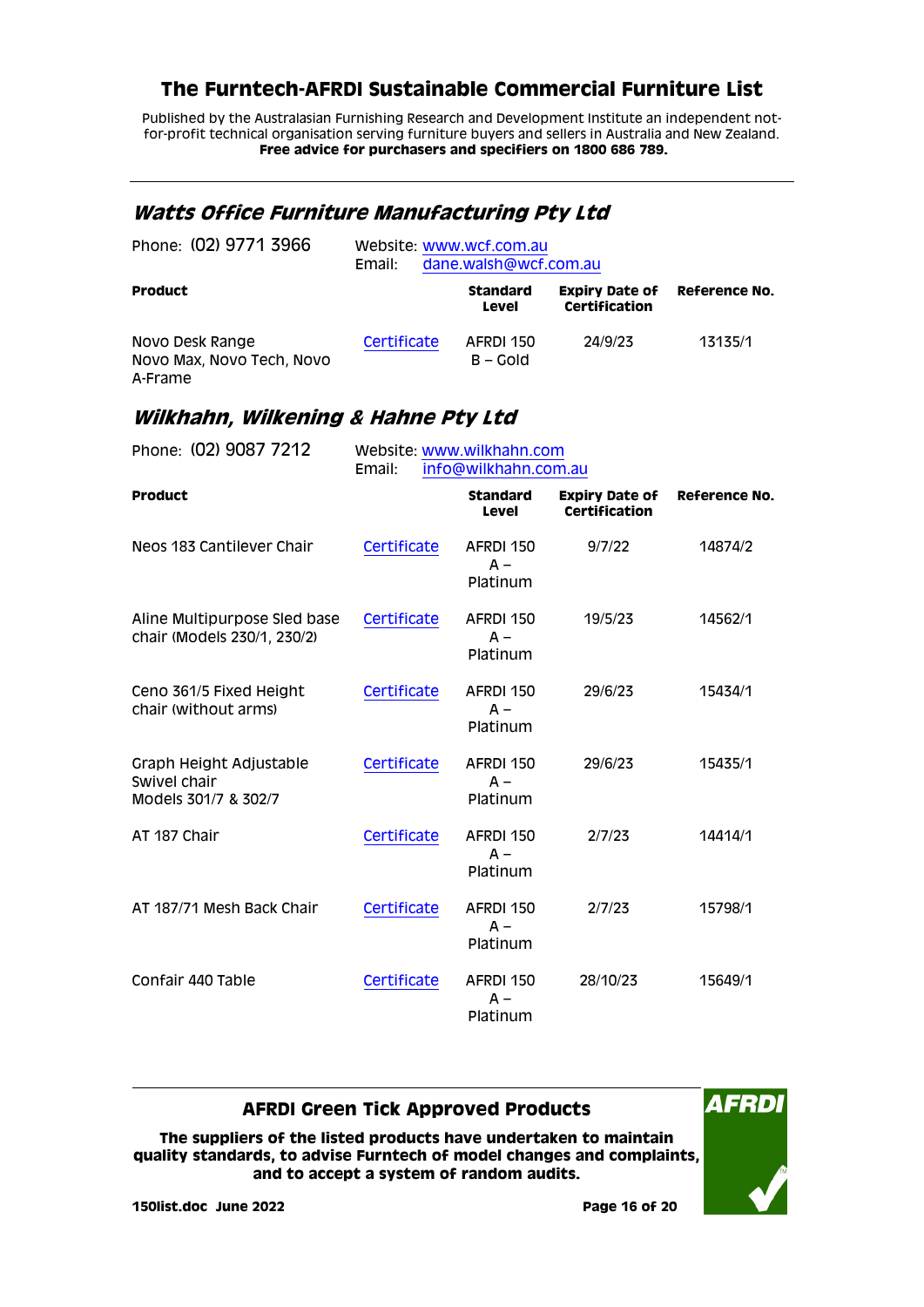Published by the Australasian Furnishing Research and Development Institute an independent notfor-profit technical organisation serving furniture buyers and sellers in Australia and New Zealand. **Free advice for purchasers and specifiers on 1800 686 789.**

## <span id="page-16-0"></span>**Wilkhahn, Wilkening & Hahne Pty Ltd con't**

| Phone: (02) 9087 7212                                                                       | Website: www.wilkhahn.com<br>Email:<br>info@wilkhahn.com.au |                                |                                               |                      |
|---------------------------------------------------------------------------------------------|-------------------------------------------------------------|--------------------------------|-----------------------------------------------|----------------------|
| <b>Product</b>                                                                              |                                                             | <b>Standard</b><br>Level       | <b>Expiry Date of</b><br><b>Certification</b> | <b>Reference No.</b> |
| Logon 620 Table                                                                             | Certificate                                                 | AFRDI 150<br>$A -$<br>Platinum | 5/12/23                                       | 15678/2              |
| Occo 222/20 Chair range<br>(models 222/20, 222/21,<br>222/22)                               | Certificate                                                 | AFRDI 150<br>$A -$<br>Platinum | 7/12/23                                       | 15676/2              |
| <b>ON Task Chair</b><br>Models 174/7, 174/71, 175/7,<br>175/71                              | Certificate                                                 | AFRDI 150<br>$A -$<br>Platinum | 7/12/23                                       | 15677/3              |
| Metrik Cantilever Chair<br>Model 186/3                                                      | Certificate                                                 | AFRDI 150<br>$A -$<br>Platinum | 24/1/24                                       | 15790/1              |
| Timetable 'Shift' 610 Folding<br>Table                                                      | Certificate                                                 | AFRDI 150<br>$A -$<br>Platinum | 14/3/24                                       | 15880/1              |
| Timetable 'Smart' 610<br><b>Folding Table</b>                                               | Certificate                                                 | AFRDI 150<br>$A -$<br>Platinum | 14/3/24                                       | 15880/2              |
| FS Line Task Chair<br>Models 211/4, 211/8, 211/81,<br>213/4, 213/8, 213/81, 220/8,<br>220/9 | Certificate                                                 | AFRDI 150<br>$A -$<br>Platinum | 14/3/24                                       | 15881/1              |
| Sola 291 Conference Chair                                                                   | Certificate                                                 | AFRDI 150<br>A –<br>Platinum   | 29/6/24                                       | 16022/2              |
| IN Task Chair                                                                               | Certificate                                                 | AFRDI 150<br>A –<br>Platinum   | 14/7/24                                       | 16022/4              |
| Aula Chair<br>Models 238/10, 238/12 &<br>238/13                                             | Certificate                                                 | AFRDI 150<br>$A -$<br>Platinum | 16/10/24                                      | 16175/1              |

#### **AFRDI Green Tick Approved Products**

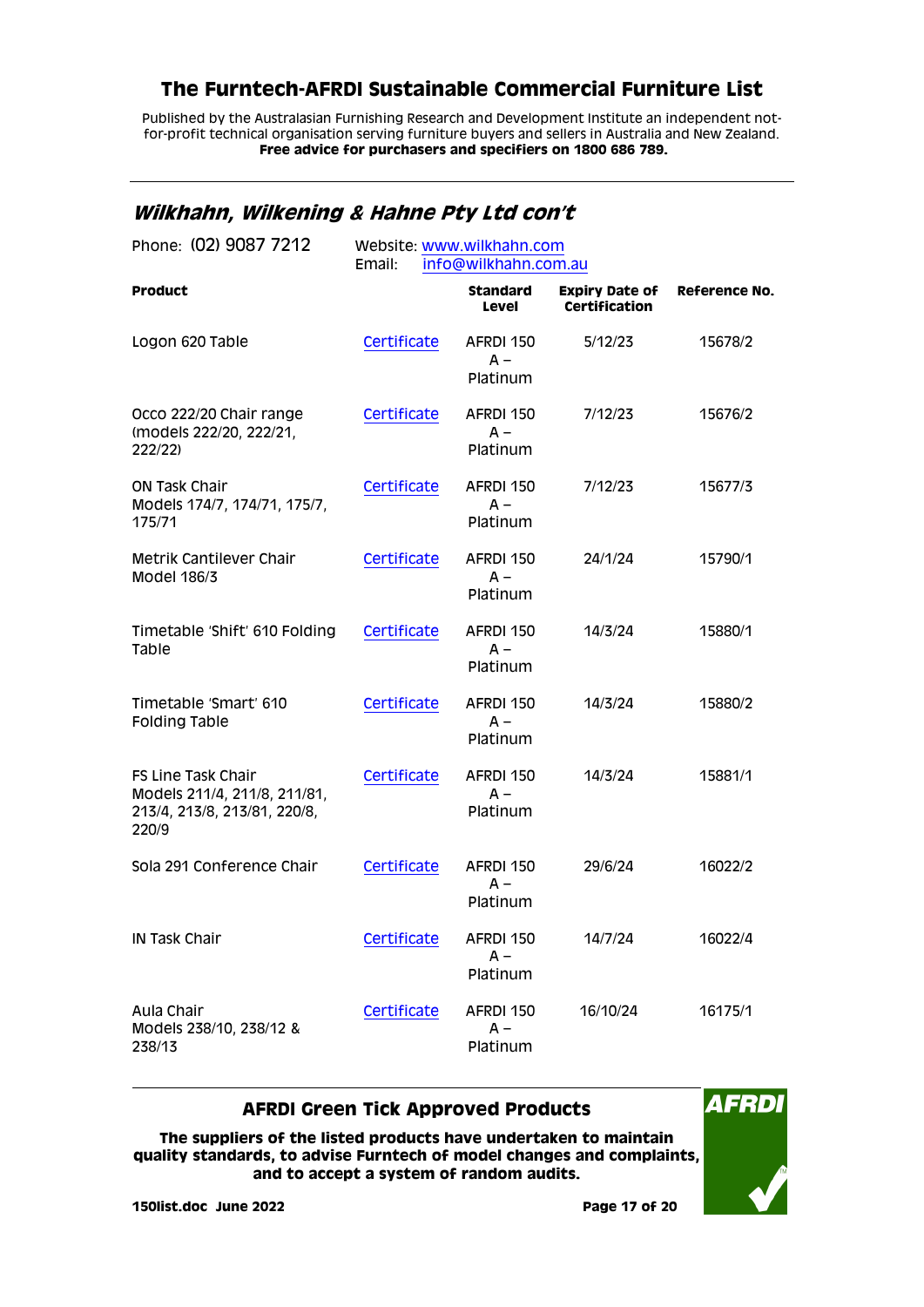Published by the Australasian Furnishing Research and Development Institute an independent notfor-profit technical organisation serving furniture buyers and sellers in Australia and New Zealand. **Free advice for purchasers and specifiers on 1800 686 789.**

### <span id="page-17-0"></span>**Woods Furniture Pty Ltd**

| Phone: (03) 9316 0622                    | Website:<br>Email:<br>tonyrogers@woodsfurniture.com.au |                          |                                        |               |
|------------------------------------------|--------------------------------------------------------|--------------------------|----------------------------------------|---------------|
| <b>Product</b>                           |                                                        | <b>Standard</b><br>Level | <b>Expiry Date of</b><br>Certification | Reference No. |
| DuraPos 4 Point chair range              | Certificate                                            | AFRDI 150<br>B-Gold      | 16/7/22                                | 14625/1       |
| DuraPos Science stool range              | Certificate                                            | AFRDI 150<br>$B - Gold$  | 16/7/22                                | 14625/3       |
| DuraPos Art stool range                  | Certificate                                            | AFRDI 150<br>$B - Gold$  | 16/7/22                                | 14625/4       |
| DuraPos Swivel chair &<br>Drafting stool | Certificate                                            | AFRDI 150<br>$B - GO$    | 16/7/22                                | 14626/1       |
| Lupo Science & Art stool<br>range        | Certificate                                            | AFRDI 150<br>$B - GO$    | 16/7/22                                | 14627/1       |
| Lupo Glide student chair<br>range        | Certificate                                            | AFRDI 150<br>B – Gold    | 16/7/22                                | 14627/2       |
| PantoFlex Student chair<br>range         | Certificate                                            | AFRDI 150<br>$B - Gold$  | 16/7/22                                | 14629/1       |
| Conundrum Table & Bench<br>range         | Certificate                                            | AFRDI 150<br>$B - Gold$  | 2/10/22                                | 14412/2       |
| Byte Table range                         | Certificate                                            | AFRDI 150<br>$B - Gold$  | 2/10/22                                | 14412/4       |
| Cuneus Table range                       | Certificate                                            | AFRDI 150<br>$B -$ Gold  | 2/10/22                                | 14412/5       |
| Curvatus Table range                     | Certificate                                            | AFRDI 150<br>B-Gold      | 2/10/22                                | 14412/6       |
| Iris Table range                         | Certificate                                            | AFRDI 150<br>B-Gold      | 2/10/22                                | 14412/7       |
| Penta Table range                        | Certificate                                            | AFRDI 150<br>$B - Gold$  | 2/10/22                                | 14412/8       |
| Intensive Teaching Table<br>range        | Certificate                                            | AFRDI 150<br>$B -$ Gold  | 2/10/22                                | 14412/9       |
| Triquetra Table range                    | Certificate                                            | AFRDI 150<br>$B - GO$    | 2/10/22                                | 14412/10      |
| Wave Table range                         | Certificate                                            | AFRDI 150<br>B-Gold      | 2/10/22                                | 14412/11      |

#### **AFRDI Green Tick Approved Products**

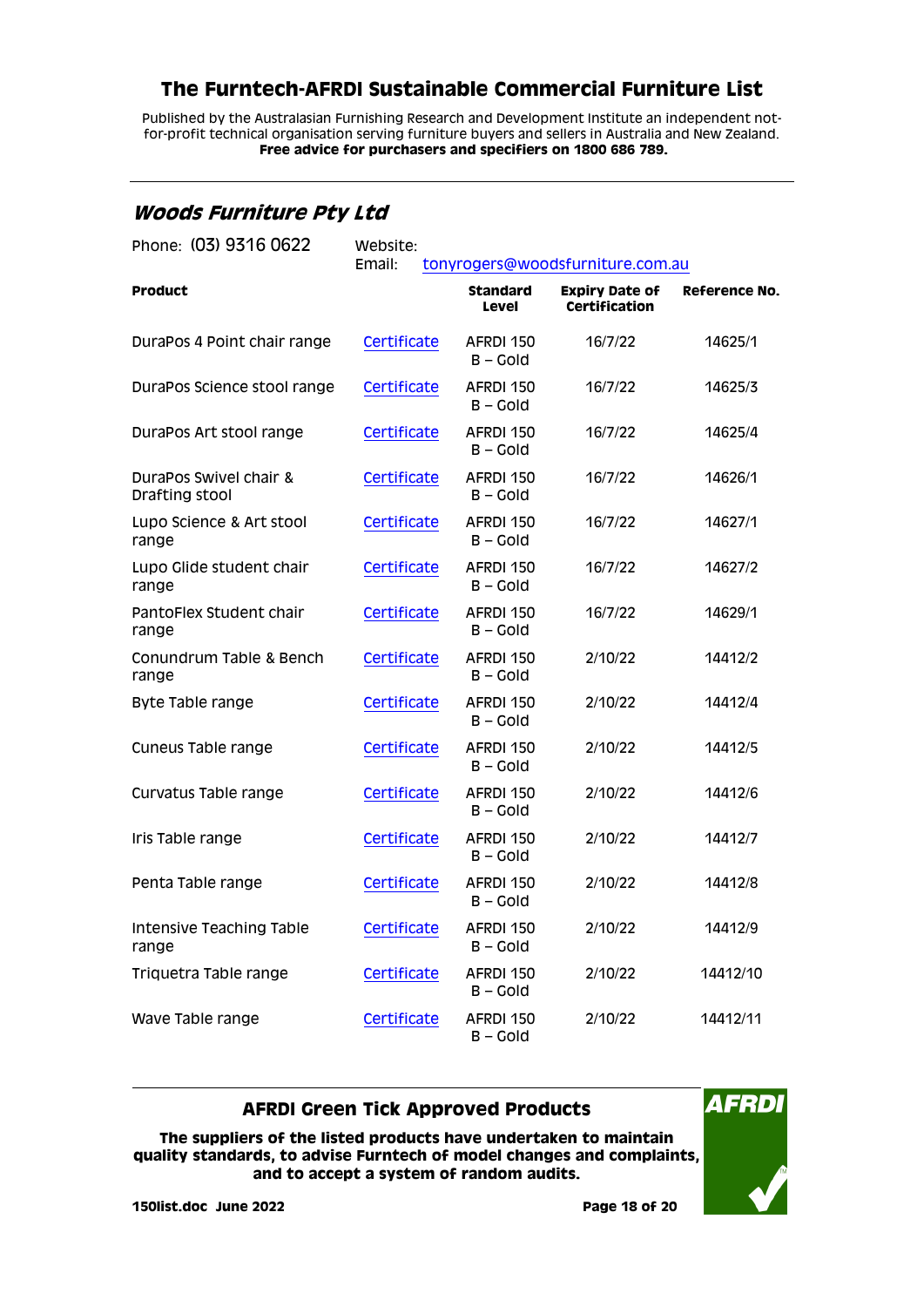Published by the Australasian Furnishing Research and Development Institute an independent notfor-profit technical organisation serving furniture buyers and sellers in Australia and New Zealand. **Free advice for purchasers and specifiers on 1800 686 789.**

### <span id="page-18-0"></span>**Woods Furniture Pty Ltd con't**

| Phone: (03) 9316 0622              | Website:<br>Email:<br>tonyrogers@woodsfurniture.com.au |                         |                                        |                      |
|------------------------------------|--------------------------------------------------------|-------------------------|----------------------------------------|----------------------|
| <b>Product</b>                     |                                                        | Standard<br>Level       | <b>Expiry Date of</b><br>Certification | <b>Reference No.</b> |
| Trapezium Table range              | Certificate                                            | AFRDI 150<br>$B -$ Gold | 2/10/22                                | 14412/12             |
| Eureka Classroom Table<br>range    | Certificate                                            | AFRDI 150<br>$B - Gold$ | 2/10/22                                | 14412/13             |
| Eureka Computer Desk range         | Certificate                                            | AFRDI 150<br>$B -$ Gold | 2/10/22                                | 14412/14             |
| Eureka Art/ Science Bench<br>range | Certificate                                            | AFRDI 150<br>$B - Gold$ | 2/10/22                                | 14412/15             |
| Adjusta T-Leg Table range          | Certificate                                            | AFRDI 150<br>$B - Gold$ | 2/10/22                                | 14623/1              |
| Robur Table range                  | Certificate                                            | AFRDI 150<br>$B - Gold$ | 2/10/22                                | 14624/1              |
| Flexi-Flip Table range             | Certificate                                            | AFRDI 150<br>$B - Gold$ | 2/10/22                                | 14630/1              |
| Mobile Storage Porter range        | Certificate                                            | AFRDI 150<br>$B - Gold$ | 2/10/22                                | 14631/1              |
| PLS Locker range                   | Certificate                                            | AFRDI 150<br>$B - Gold$ | 2/10/22                                | 14631/2              |
| Panto range                        | Certificate                                            | AFRDI 150<br>$B - Gold$ | 9/10/22                                | 14628/1              |
| RM chair                           | Certificate                                            | AFRDI 150<br>$B - Gold$ | 9/10/22                                | 14632/2              |
| Hokki Stool range                  | Certificate                                            | AFRDI 150<br>$B - GO$   | 9/10/22                                | 14633/2              |

### **AFRDI Green Tick Approved Products**